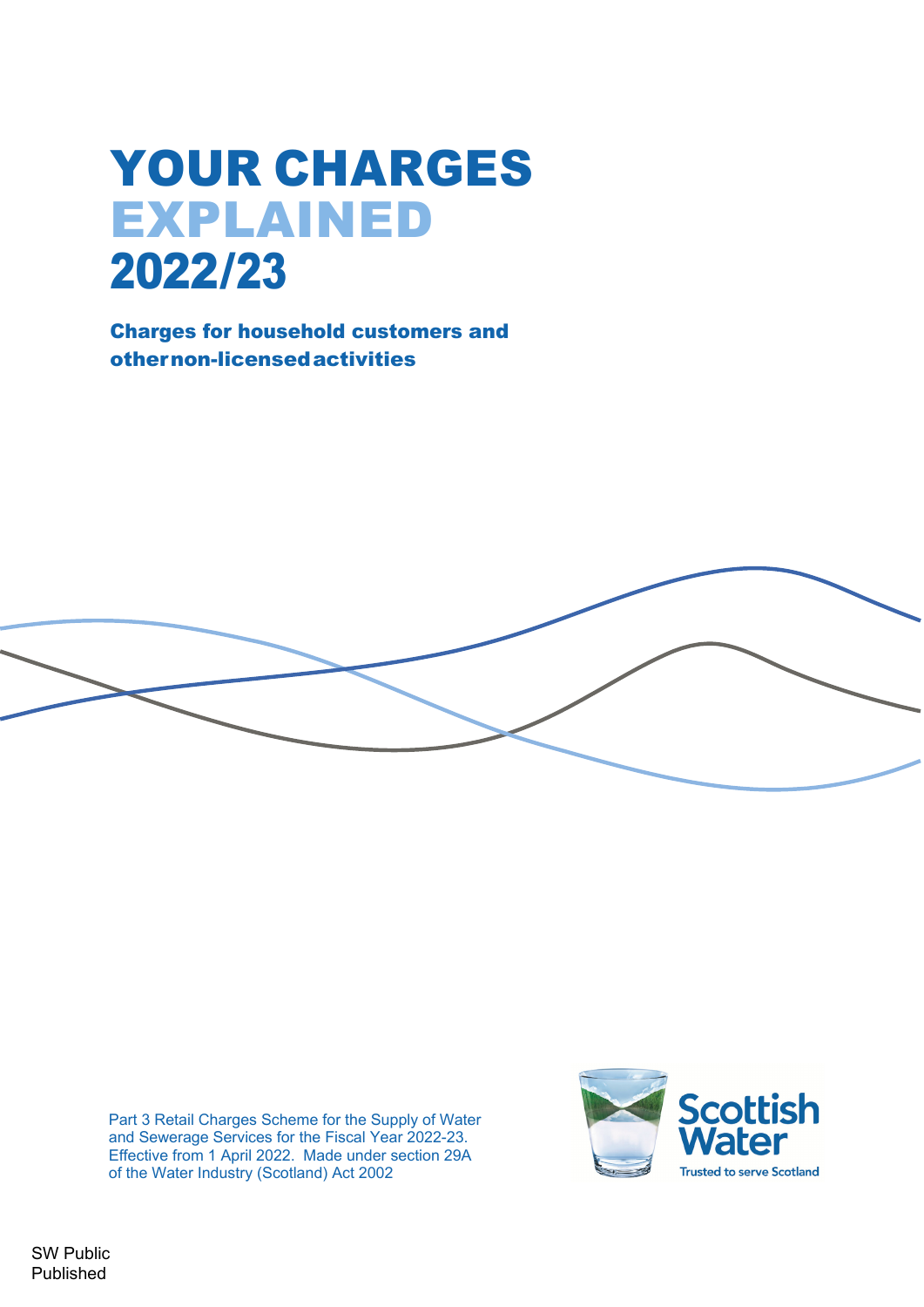# **Contents Page**

| Section 1:        | Introduction to our charges                                 | page 3  |
|-------------------|-------------------------------------------------------------|---------|
| <b>Section 2:</b> | Charges for households                                      | page 4  |
| <b>Section 3:</b> | Charges at student halls                                    | page 9  |
| <b>Section 4:</b> | Charges for our other services (see Index of charges below) | page 10 |
| <b>Section 5:</b> | Your payment options                                        | page 23 |
| Section 6:        | Late payment charge                                         | page 23 |
| Section 7:        | Value added tax (VAT)                                       | page 23 |
| <b>Section 8:</b> | Contact details                                             | page 24 |

## **Index of charges within section 4**

|    | 1. Provision of information                | page 10 |
|----|--------------------------------------------|---------|
|    | 2. Septic tank services                    | page 11 |
|    | 3. Standpipes                              | page 13 |
|    | 4. Permanent disconnection                 | page 13 |
| 5. | <b>Customer connections</b>                | page 13 |
|    | 6. Meter services for households           | page 20 |
| 7. | <b>Byelaws</b>                             | page 21 |
| 8. | Fire hydrants                              | page 22 |
| 9. | Domestic distribution system investigation | page 22 |

# **Appendices**

| Appendix 1 - Water Resale |                                      | page 26 |
|---------------------------|--------------------------------------|---------|
|                           | Appendix 1A - Water Resale example   | page 29 |
|                           | Appendix 2 - Meter Schedule of Rates | page 31 |

If you have any queries about any of our charges, or if you need more information about them, please contact our **Customer Helpline** on **0800 0778778**.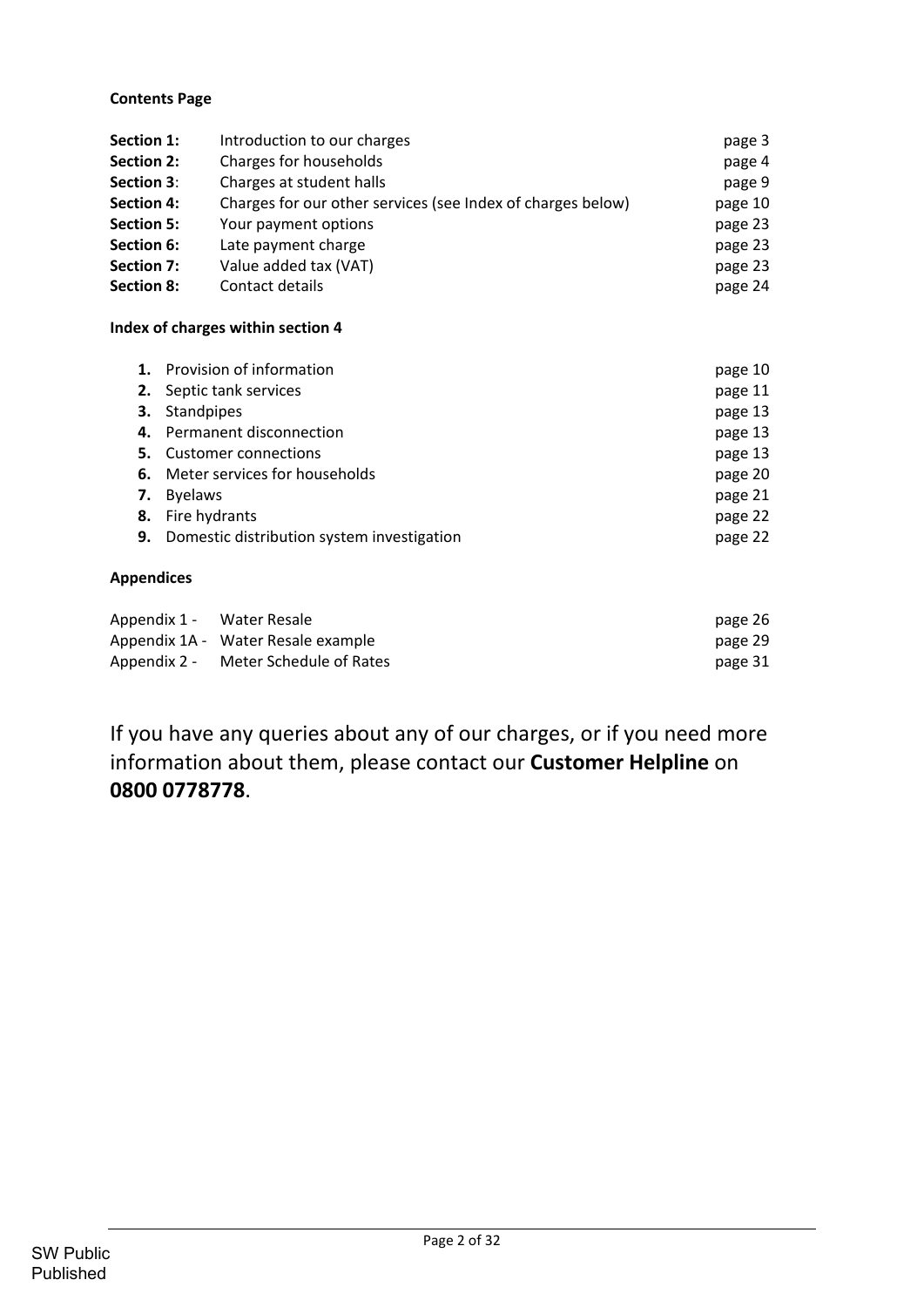# **1 Introduction to our charges**

This document contains the charges for households and other non‐licensed activities provided by Scottish Water that apply from 1 April 2022.

## **The services covered by this part of the charges scheme are:**

- Water and waste water services provided to
	- Household properties, whether unmetered or metered
	- Communal type households, such as care homes, boarding/guest houses or other such properties as per Water (Scotland) Act 1980, which are always metered, and
	- Purpose built student accommodation (where applicable) and
- Other services provided directly by Scottish Water on request. These services are provided to household customers and to occupiers of non-household properties, where these services are not provided by your Licensed Provider.

If you occupy a non‐household property, your Licensed Provider will charge you directly for the water‐ related services that they provide to your property.

As permitted by Section 25 of the Water Industry (Scotland) Act 2002, Scottish Water may engage in any activity which it considers is not inconsistent with its core functions. By virtue of Section 29 of the Water Industry (Scotland) Act 2002 Scottish Water may charge for any goods and services provided in exercise of such non‐core functions. In line with section 29, charges for these activities will be subject to separate charging arrangements agreed directly between the parties.

The charges in this document have been approved by the Water Industry Commission for Scotland.

#### **What we charge you for:**

Our main charges are:

- **Water charges** you pay these if your property is connected to the public water supply.
- **Waste water charges** you pay these if your property is connected to the public sewer either to drain waste water from inside your property or to drain rainwater from your property. Waste water charges also apply at properties that benefit from facilities which drain to a public sewer or drain, or where an overflow from a septic tank is connected to a public sewer or drain.
- **Other charges** you pay these for other services that we provide, such as:
	- de-sludging private septic tanks
	- provision of standpipe licences
	- ‐ connecting properties to our public water and waste water networks.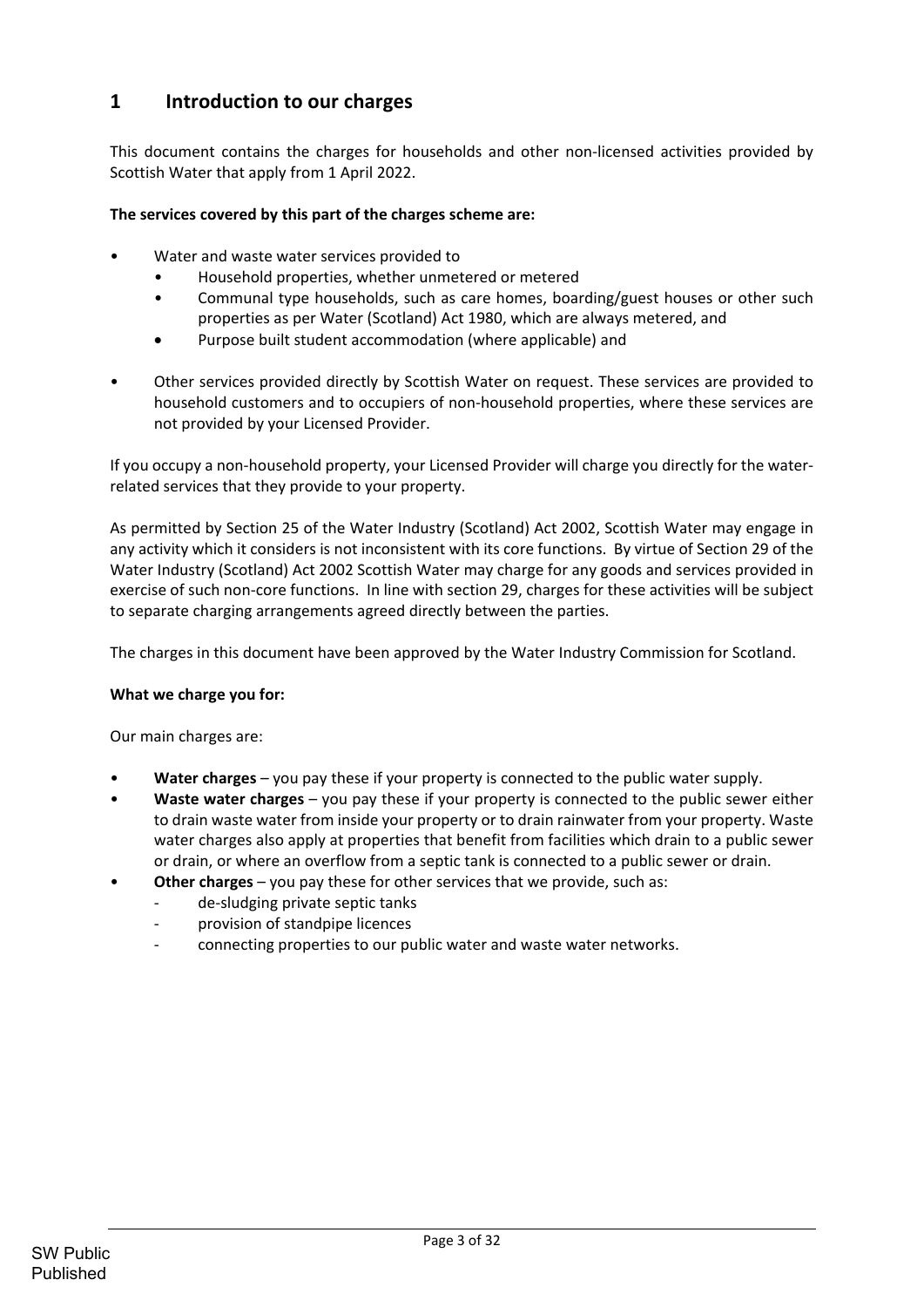# **2 Charges for households**

| <b>Type of service</b> | Has the property got a<br>water meter? | What do I pay?                                                                                                                                                                                                                                                                            |
|------------------------|----------------------------------------|-------------------------------------------------------------------------------------------------------------------------------------------------------------------------------------------------------------------------------------------------------------------------------------------|
| Water                  | No                                     | A charge based on the property's<br>Council Tax band.                                                                                                                                                                                                                                     |
|                        | Yes                                    | a) An annual fixed charge based<br>on the size of your meter to cover<br>our fixed costs; and<br>b) A charge, based on the size of<br>your meter, for every 1,000 litres<br>of water you use.                                                                                             |
| <b>Waste water</b>     | No                                     | A charge based on the property's<br>Council Tax band.                                                                                                                                                                                                                                     |
|                        | Yes                                    | a) An annual fixed charge based<br>on the size of your meter to cover<br>our fixed costs;<br>b) A charge, based on the size of<br>your meter for every 1,000 litres<br>of waste water from the property;<br>c) A Property Drainage charge<br>based on the property's Council<br>Tax band. |

If you have a private water supply you will not pay any water charges to Scottish Water. If you are connected to the public sewers for either waste water or property drainage you will need to pay waste water charges. If your private supply has a water meter on it and we are satisfied about the reliability of the meter, the metered waste water charges will apply. If we are not satisfied with your meter, unmetered waste water charges will apply, and you will receive a waste water bill based on the Council Tax band of your home.

If the pipes supplying water to your home also supply another property and the combined water supply is metered, such as a flat above a shop, or a janitor's house attached to a school, and the water you use is included in another metered bill, then Property Drainage Charges will apply to you. These charges will be based on the Council Tax band of your property, and will apply if any of the waste water or property drainage from your home enters the public sewers.

If purpose built student accommodation is made available to non full‐time students the charges in Section 3 may apply.

For more information about water meters, please contact our **Customer Helpline** on **0800 0778778**.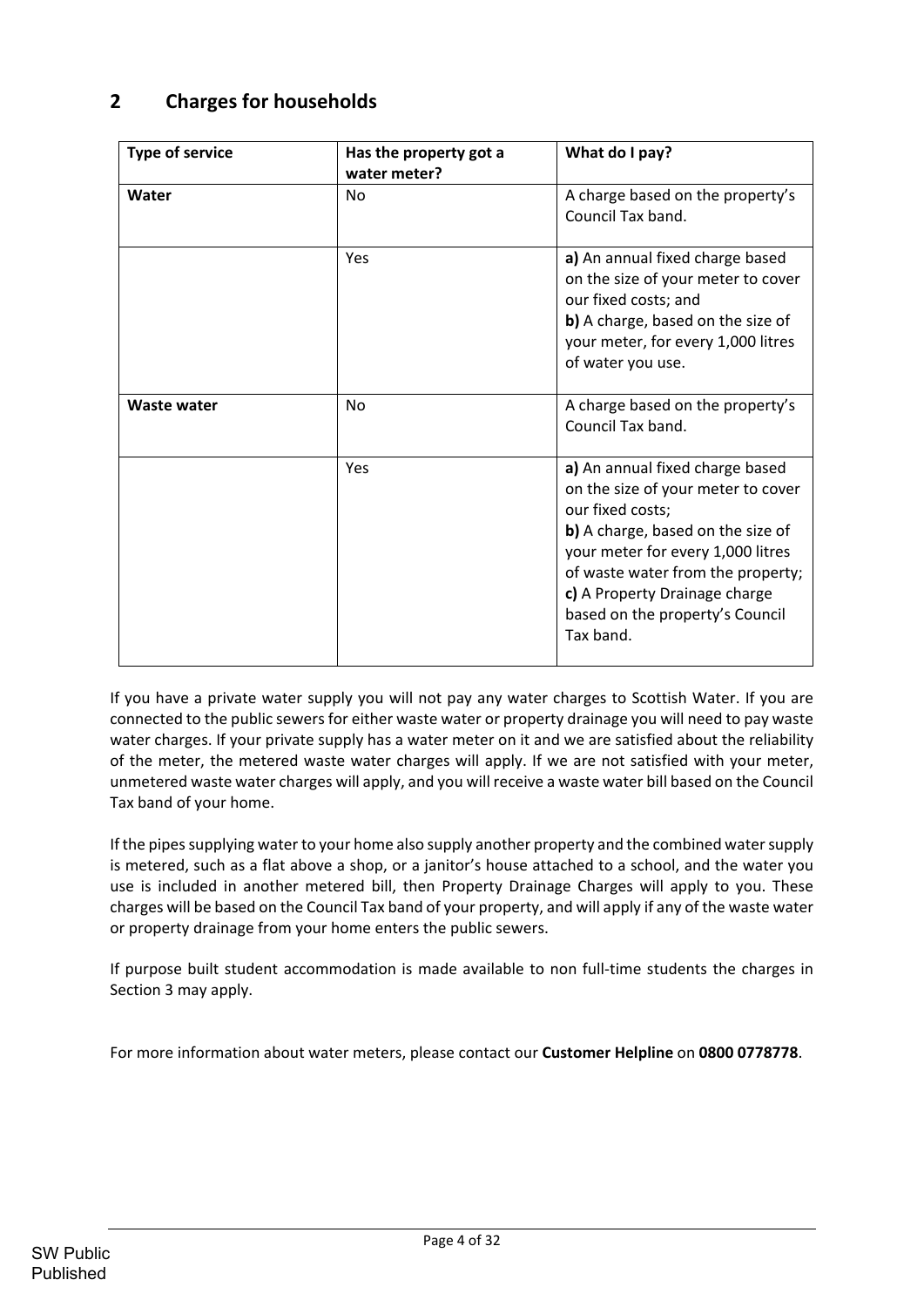# **2.1 If your home doesn't have a water meter**

Unmetered charges are based on the Council Tax band of your home. The unmetered household charges for the financial year 2022‐23 are as follows:

| Council<br><b>Tax Band</b> | <b>Water supply</b> | <b>Waste water</b><br>collection | <b>Combined services</b> |
|----------------------------|---------------------|----------------------------------|--------------------------|
| <b>Band A</b>              | £147.60             | £171.36                          | £318.96                  |
| Band <b>B</b>              | £172.20             | £199.92                          | £372.12                  |
| <b>Band C</b>              | £196.80             | £228.48                          | £425.28                  |
| <b>Band D</b>              | £221.40             | £257.04                          | £478.44                  |
| <b>Band E</b>              | £270.60             | £314.16                          | £584.76                  |
| <b>Band F</b>              | £319.80             | £371.28                          | £691.08                  |
| <b>Band G</b>              | £369.00             | £428.40                          | £797.40                  |
| Band H                     | £442.80             | £514.08                          | £956.88                  |

These charges are applied to every home where there is a connection to the public water supply, the public waste water system or both.

Generally Council Tax discounts and exemptions continue to be applied to unmetered household water and waste water charges. There are however some differences from those that are applied to Council Tax charges and these are listed below.

#### **Water charges discounts on second homes and empty households**

Water charges discounts for all second homes and empty households, were abolished by the Scottish Government as from 1 April 2006.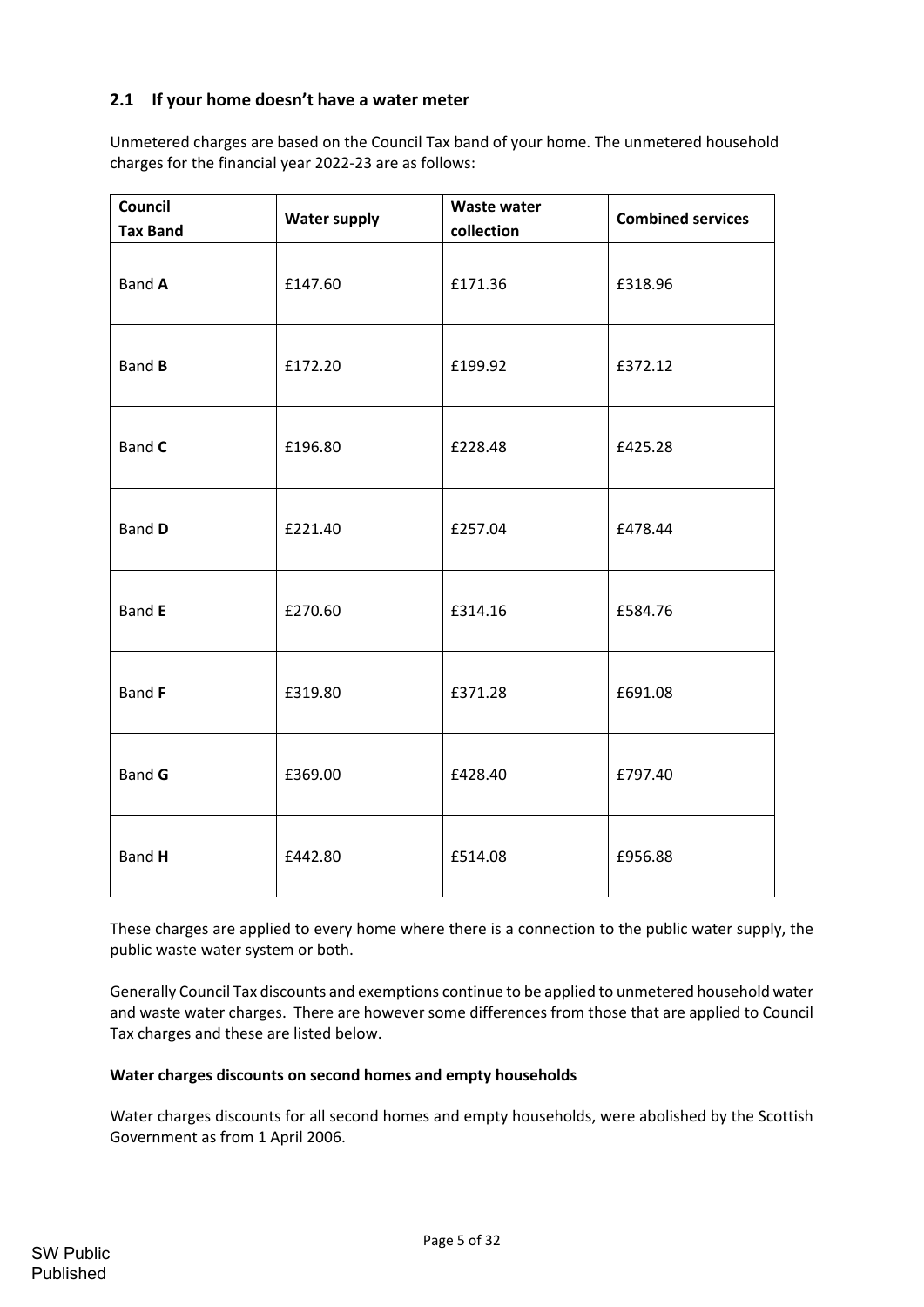## **Water Charges Reduction Scheme**

Council Tax Reduction (CTR) is not applied to your water and waste water charges. As the result of changes made by Scottish Government to extend the support provided by the Water Charges Reduction Scheme (WCRS) from April 2021, households which receive CTR may receive a reduction of up to 35% on the full water and waste water household charges. Where a reduction is applied to the council tax banding of the home for disability, the full charge referred to above is for the reduced banding.

## **Council Tax Exemptions**

The Council Tax exemptions for unmetered charges for applicable occupied premises such as households lived in only by full‐time students continue to be applied.

If your property has been altered to meet the needs of a disabled person, you may be entitled to disabled banding reduction on the charges you pay for your property.

Your local Council collects these charges on our behalf and you can find details of how to pay on your Council Tax bill.

If you are in receipt of the Council Tax Reductions that replaced Council Tax Benefits from April 2013 you are still responsible for the payment of the water and waste water charges part of your Council Tax bill, subject to any reductions which you may be entitled to under the Water Charges Reduction Scheme.

Please contact your local Council for further information.

#### **Water meters**

You can choose to have a water meter fitted. If you don't own the property you must have the owner's permission to do this. For more information about water meters call our **Customer Helpline** on **0800 0778778**.

# **2.2 If your home has a water meter**

One of our key aims is to make charges reflect as closely as possible, the cost of the services we provide. When we send your invoice it may consist of the following elements, depending on which Scottish Water services you receive:

- Annual Fixed Charges
- Metered Charges
- Property Drainage Charges.

Communal households, such as care homes, boarding/guest houses or other such properties as per Water (Scotland) Act 1980, will always be supplied through a water meter.

Annual fixed charges and Property Drainage charges apply for the full financial year or, where the period of liability is less than the full year, charges shall be apportioned on a daily basis. Council Tax reductions and discounts, including the disability banding reduction, do not apply in relation to metered household charges.

We may estimate your metered water consumption on the provision that your meter is read once during any financial or charging year (unless circumstances out with our control prevent such a reading being taken). You are able to provide your own meter reading direct to us, on receipt of an estimated invoice.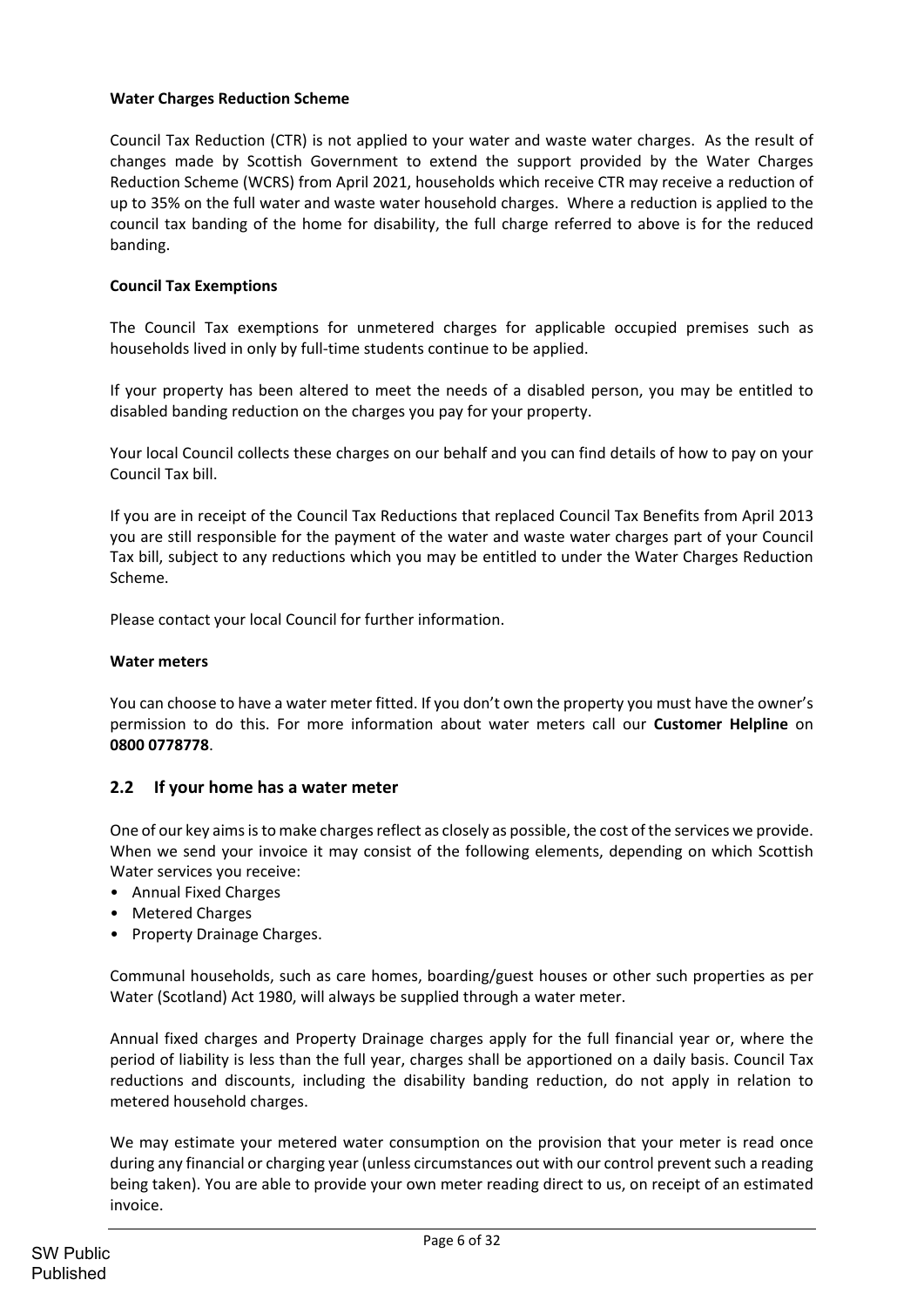# **a) Annual Fixed Charges**

To get water to your home and remove the waste water, we operate a large network of pipes, treatment works and pumping equipment.

The cost of providing and maintaining these is largely fixed – the charge is the same whether you use one cup of water a day or 100; if you flush a toilet once or a dozen times a day. Fixed charges are the fairest way of accurately charging for these services. All metered households will be charged the minimum metered fixed charges for water and waste water (if connected to the public sewer), provided the meter only serves a house.

If there is any business water use, if the supply is to a communal home such as a care home, boarding/guest house or other such properties as per Water (Scotland) Act 1980 or the property has a swimming pool, fixed charges will be based on the actual size of the water meter serving the property. For further information on the charges related to larger meters please contact our **Customer Helpline** on **0800 0778778**.

## **Annual Fixed Charges for metered households and communal households:**

| Fixed Charges - based on size<br>of water meter (mm) | Water<br>£/meter | Waste water<br>£/meter |
|------------------------------------------------------|------------------|------------------------|
| up to 20mm                                           | £166.23          | £170.72                |
| 25/30mm                                              | £494.00          | £507.00                |
| 40 <sub>mm</sub>                                     | £1,398.00        | £1,436.00              |
| 50 <sub>mm</sub>                                     | £3,108.00        | £3,193.00              |

The annual fixed charges are based on the size of the meter serving your house.

# **b) Metered Charges**

We charge you for each cubic metre ( $m^3$ =1,000 litres) of water you use. Since not all the water you use will come back to our sewer, your waste water volume is assumed to be 95% of your water volume.

If you think that significantly less than 95% of the water that you use ends up in the public sewer, contact our **Customer Helpline** on **0800 0778778** and we'll arrange to discuss the situation with you.

For customers supplied through either a 15mm or 20mm water meter two volumetric rates will apply to the volume of water that you use. One rate will apply to the first 25m<sup>31</sup>that you use in the financial year, while a second, lower rate applies to all volumes over 25m<sup>3</sup>.

This structure is repeated for waste water charges.

 $1$  This rate has been in effect since April 2004 when the Annual Fixed Charge for 15mm and 20mm meters was reduced by £30 and the volumetric rate increased for the first 25m3. This has the effect that households with 15mm or 20mm meters and low water use (water use below 25m3) see a reduction in their combined fixed and volumetric bill.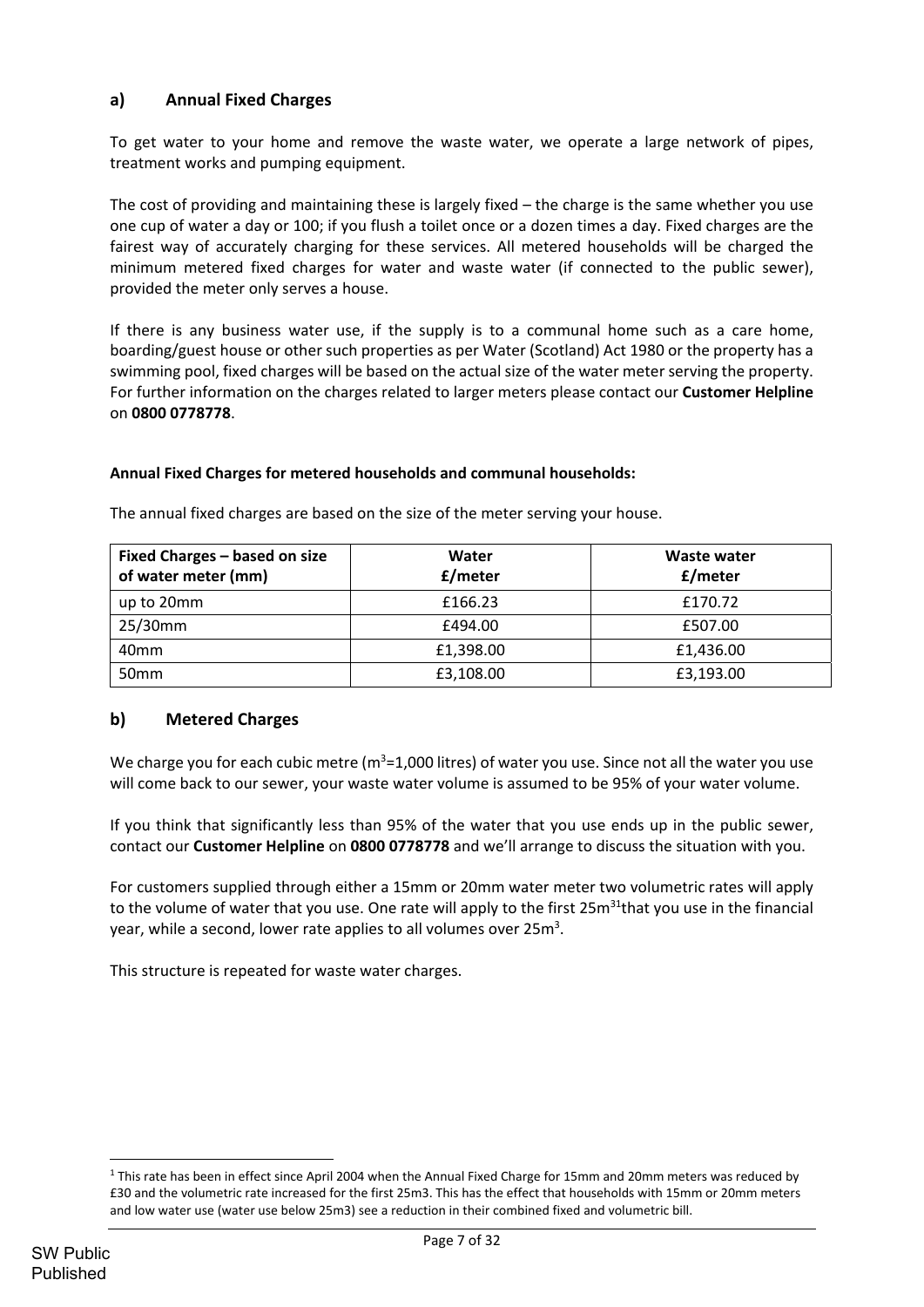# **Metered Charges for metered households and communal households:**

The charges are based on the size of your meter and the volume of water recorded on the water meter serving your property.

| <b>Volumetric Water Charges</b>                          | E/m <sup>3</sup> |
|----------------------------------------------------------|------------------|
| for the first 25m3 - up to 20mm meters only              | £2.6101          |
| for volumes after the first 25m3– up to 20mm meters only | £0.9457          |
| Volume charge for larger meters                          | £0.9457          |

| <b>Volumetric Waste water Charges</b>                        |         |  |  |
|--------------------------------------------------------------|---------|--|--|
| for the first 23.75m3 - up 20mm meters only                  | £3.3748 |  |  |
| for volumes after the first 23.75m3 – up to 20mm meters only | £1.5959 |  |  |
| Volume charge for larger meters                              | £1.5959 |  |  |

# **c) Property Drainage Charges**

Around a third of the water in the public waste water system is rainwater.

**Property Drainage** is the term that is used for the service of dealing with rainwater drainage from within the boundary of a property, such as roofs, private car parks and private roads that drain to Scottish Water sewers.

If rainwater drains to the public sewer from your property, then Property Drainage Charges will apply. Where Scottish Water deals with no Property Drainage from any part of the property, no Property Drainage Charge will be applied.

#### **Property Drainage Charges for metered households and communal households:**

The charges for dealing with rainwater from your property for the 2022‐23 financial year are as follows:

| Council<br><b>Tax Band</b>  | А      | В      |        | D       | Ε       |         | G       | Н       |
|-----------------------------|--------|--------|--------|---------|---------|---------|---------|---------|
| Property<br><b>Drainage</b> | £68.52 | £79.94 | £91.36 | £102.78 | £125.62 | £148.46 | £171.30 | £205.56 |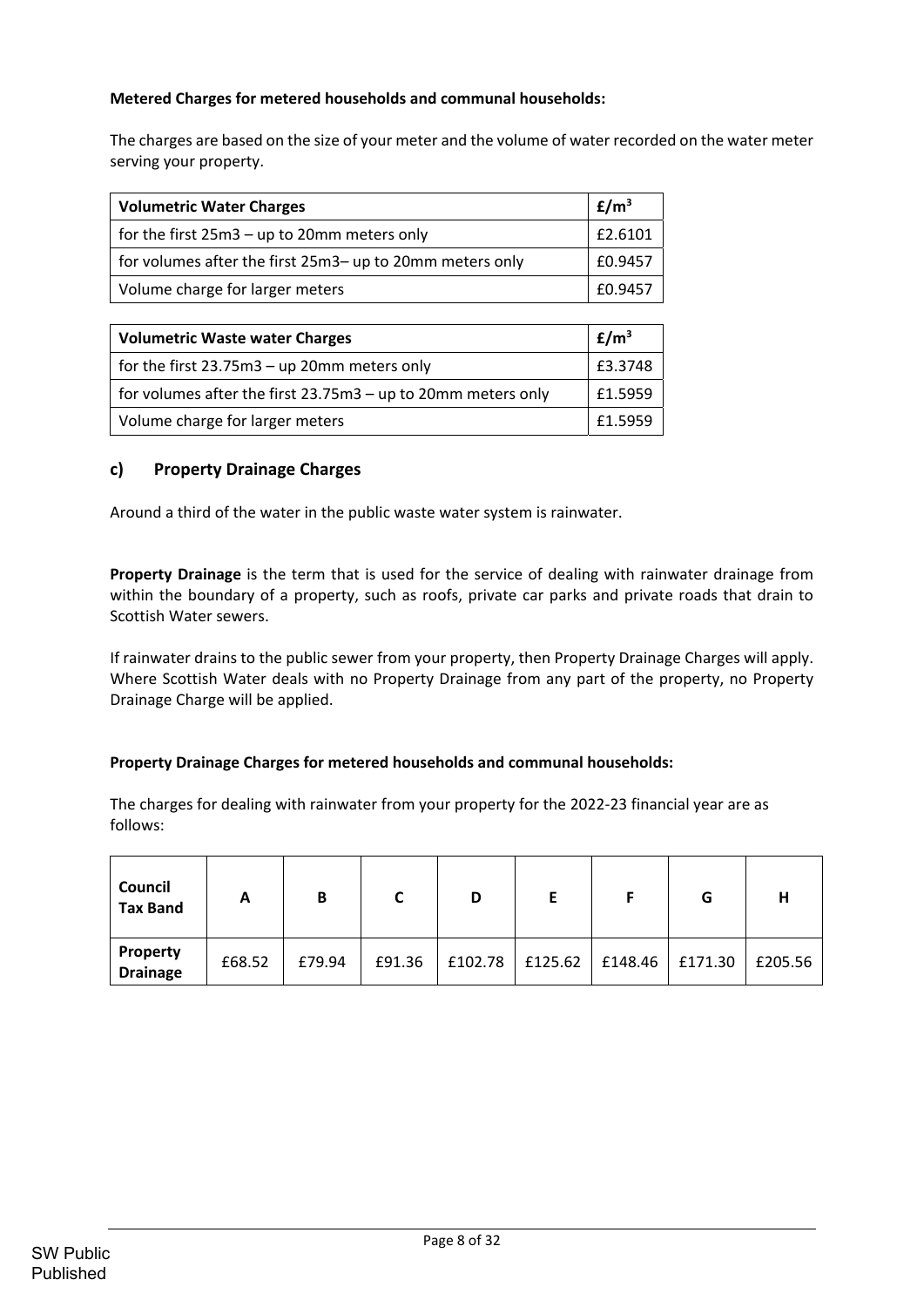# **3 Charges at student halls**

Charges will apply at purpose built student accommodation when the property is made available to individuals who are not full‐time students.

The charges that are applicable will depend upon whether or not the accommodation is made up of self-contained units which are individually Council Tax banded.

Where student accommodation consists of self-contained units which are individually Council Tax banded the unmetered Charges detailed earlier in this Retail Charges Scheme will apply.

Where the student accommodation is not made up of individually Council Tax banded units the following charges will apply.

| Daily rates         | Occupied by<br>full-time student | Occupied by<br>non full-time student |                    | Vacant                                         |
|---------------------|----------------------------------|--------------------------------------|--------------------|------------------------------------------------|
| DURING (term time)  | No charge                        | Water<br>Waste water                 | £0.3033<br>£0.3521 | No charge                                      |
| OUTWITH (term time) | No charge                        | Water<br>Waste water                 | £0.3033<br>£0.3521 | Surface Water Drainage <sup>2</sup><br>£0.1877 |

Accommodation unit capable of sleeping one

#### Accommodation unit capable of sleeping two

| Daily Rates         | Occupied by<br>full-time Student | Occupied by<br>non full-time student |         | Vacant                              |
|---------------------|----------------------------------|--------------------------------------|---------|-------------------------------------|
| DURING (term time)  | No charge                        | Water                                | £0.4718 | No charge                           |
|                     |                                  | Waste water                          | £0.5477 |                                     |
| OUTWITH (term time) | No charge                        | Water                                | £0.4718 | Surface Water Drainage <sup>2</sup> |
|                     |                                  | Waste water                          | £0.5477 | £0.2190                             |

Accommodation unit capable of sleeping more than two

| Daily Rates         | Occupied by<br>full-time student | Occupied by<br>non full-time student |                    | Vacant                                         |
|---------------------|----------------------------------|--------------------------------------|--------------------|------------------------------------------------|
| DURING (term time)  | No charge                        | Water<br>Waste water                 | £0.7414<br>£0.8607 | No charge                                      |
| OUTWITH (term time) | No charge                        | Water<br>Waste water                 | £0.7414<br>£0.8607 | Surface Water Drainage <sup>2</sup><br>£0.3442 |

<sup>&</sup>lt;sup>2</sup> The drainage charge is only applied if any accommodation in the premises is available to rent to non-full time students.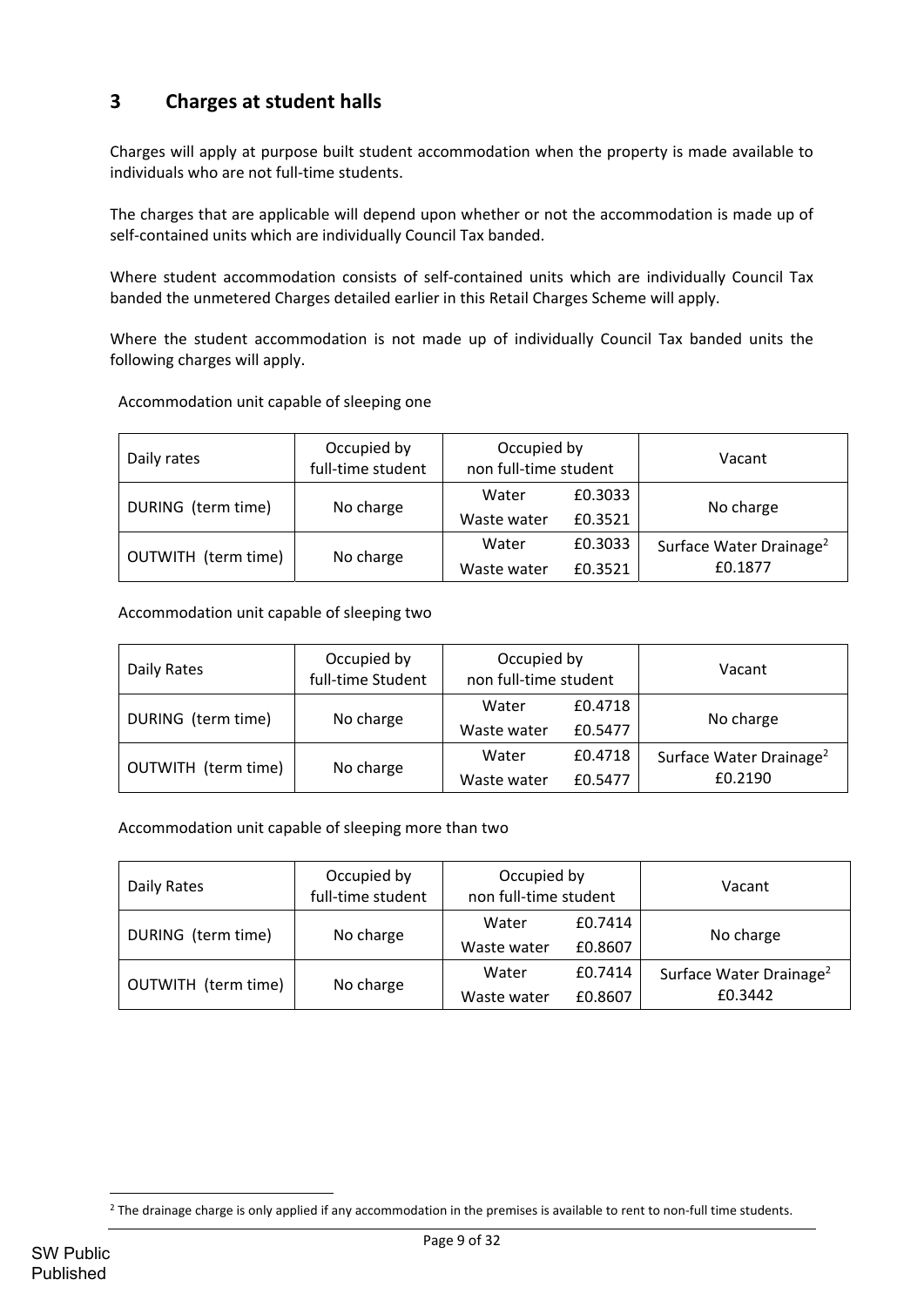# **4 Charges for our other services**

This section describes how we charge for the other services we offer, normally called "secondary services" – that is, everything else except our main water and waste water services. We detail the charges for each of these services at the end of each relevant section.

You normally have to pay charges for these other 'secondary' services before we provide the service, except in an emergency.

If we offer to carry out any water or waste water work or services not listed in this booklet, we will agree a charge with you before doing the work.

#### **All charges within this section are quoted exclusive of VAT. VAT will be added where applicable.**

#### **1. Provision of information**

Scottish Water receives enquiries about the location of our services from a range of organisations and individuals and for a range of purposes. In some instances charges will apply, in other circumstances charges will not apply.

## **When charges will not apply**

- You can arrange to see our plans if you give us three working days' notice in advance. There is no charge for inspecting plans at our offices.
- Scottish Water will not charge land owners who ask for copies of plans showing the location of assets on their land.
- Generally there is no charge if the plans requested are to allow Scottish Water's pipelines and other assets to be located in an emergency to avoid damage during site investigation works, excavation or other activities, or to minimise potential safety and operational issues.
- No charges apply in relation to requests raised by Local Authorities or Statutory Undertakers.

#### **When you will need to pay**

Charges will apply when organisations or individuals request copy plans of asset locations on land that is not in their ownership. This will include requests from developers, architects and contractors who are seeking information in respect of Scottish Water's assets but have no plans to carry out imminent works.

We will make a charge for any other administration or consultation for this type of service, such as site visits or advice given while inspecting plans. We will also make a charge (abortive visit charge) when we arrive on site to provide information and our services are not required or we cannot complete our work for reasons beyond our control.

In order to obtain copy plans customers are required to contact online service providers Site Investigation Services (UK), National One‐Call or Cornerstone Projects directly. For contact details please refer to Section 7. Alternatively you can call in to Scottish Water offices.

#### **Provision of information**

Provision of information **E61.60** per plan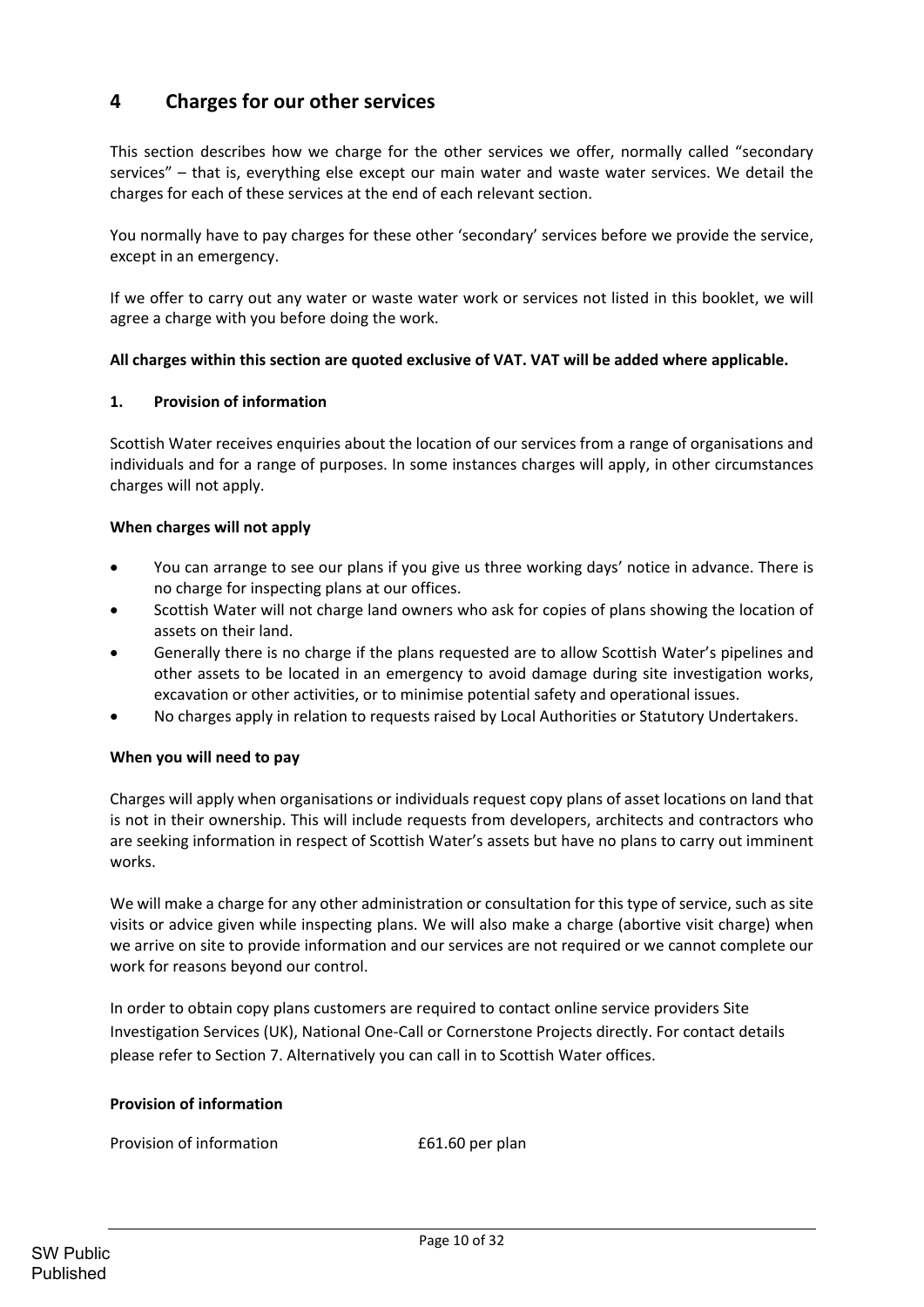| <b>Site Visit</b>                              | Charge                                                             | <b>Abortive Visit</b>                                    |
|------------------------------------------------|--------------------------------------------------------------------|----------------------------------------------------------|
| Site Visit - Standard Hours                    | £135.40 for first hour on site plus<br>£90.20 per hour thereafter  | £112.80                                                  |
| Site Visit - out-with Standard<br><b>Hours</b> | £180.10 for first hour on site plus<br>£119.90 per hour thereafter | £150.00                                                  |
| Survey - requiring reasonable<br>resources     | Reasonable costs incurred                                          | Based on 1 hour 15<br>minutes of reasonable<br>resources |

# **2. Septic tank services**

We offer a range of septic tank de-sludging services to customers with private septic tanks, where suitable tanker access is provided. If you meet all of our basic conditions the standard charges shown will apply.

# **Our criteria include:**

- weight and manageability of the lid of your tank (i.e. capable of being moved or lifted by one person).
- position of your tank (i.e. accessibility and/or distance and height from the tanker).
- vehicle access and parking facilities.

If you do not meet all of our basic conditions we may still be able to de‐sludge your tank, but not at the standard rates shown. For details of our basic conditions or any further information about septic tanks please call our **Customer Helpline** on **0800 0778778**.

# **De‐sludging service options for all customers**

We have a range of de-sludging service options available to meet your needs.

#### **Scheduled service**

You can submit an application for service to us and we will de-sludge your septic tank at agreed intervals. A planned schedule of regular de‐sludging services help to keep your charges – and our costs – down. Under the Scheduled service, tank de‐sludging will be charged at the approved rates in operation at the time of each de‐sludging service. If you cancel your scheduled service within the 14 days prior to your septic tank being de‐sludged you will be responsible for the payment of the charge.

#### **Unscheduled service**

If you would rather not set up a regular scheduled service with us, you can opt for our unscheduled service. This service offers a one-off de-sludge service within 28 working days of your request where possible. You will be notified of the date for de‐sludging your tank before the work is carried out. This service is more expensive to provide than the scheduled service, so the charges are higher.

#### **Urgent response service**

If you need your septic tank de-sludged urgently we'll aim to attend within 2 working days of your request where possible. This urgent response service is the most expensive for us to provide and this is reflected in the charge. We may have to charge you the full cost of doing the work.

If we are unable to accommodate the above timetables, you will be notified at the time of booking.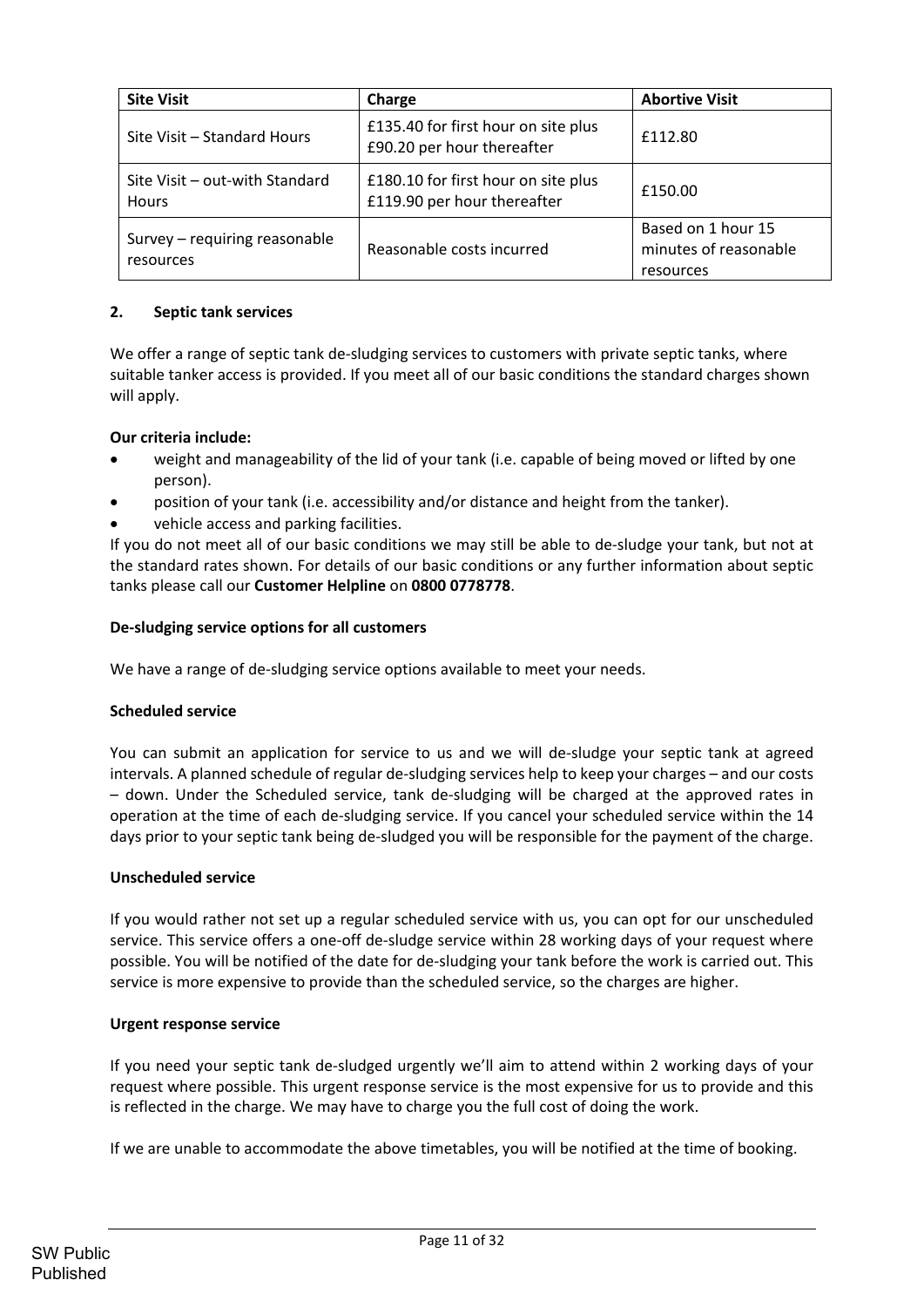## **Payment arrangements for septic tank services**

Charges are payable 30 days from the date of invoice. We will not provide any de‐sludging service to a customer who has failed to pay a previous charge for de‐sludging service.

#### **a) Household customers**

The standard household charges apply to a single septic tank, serving up to 5 houses, that meets all the basic conditions. If more than 5 houses are connected to your tank, you will be charged at the rates that apply to business customers, as these charges are based on a larger than average tank size. If your tank serves more than 5 houses, if the capacity is greater than  $9m<sup>3</sup>$  (9,000 litres) or if your house is connected to more than one tank and you would like more than one tank de‐sludged at the same time, we will provide an estimate for de-sludging your tank(s).

Please note, septic tanks that take any waste of a non‐household type (such as waste from a business or industrial process) are not covered by this service.

#### **Household charges**

| Scheduled       | £210.90                                |
|-----------------|----------------------------------------|
| Unscheduled     | £297.40                                |
| Urgent response | £428.60 or actual cost if this is more |

#### **b) Business customers**

The standard charges are for a single tank up to 9m<sup>3</sup>, provided the tank does not take industrial waste. If you need to have multiple tanks on your property de‐sludged at the same time we will provide an estimate for de‐sludging your tanks.

#### **Business charges**

| Scheduled       | £220.50                                       |
|-----------------|-----------------------------------------------|
| Unscheduled     | £306.00                                       |
| Urgent response | <b>£441.70 or actual cost if this is more</b> |

#### **c) Other charges**

We may impose a charge if we arrive at the property but cannot de-sludge the septic tank for reasons beyond our control. This is classed as an abortive visit. There will also be an additional charge where the volume of the tank is greater than  $9m<sup>3</sup>$  and this is based per  $m<sup>3</sup>$  or part thereof.

#### **Other charges**

| Additional charges per m <sup>3</sup> | £25.60 |
|---------------------------------------|--------|
| Charge for abortive visits            | £80.20 |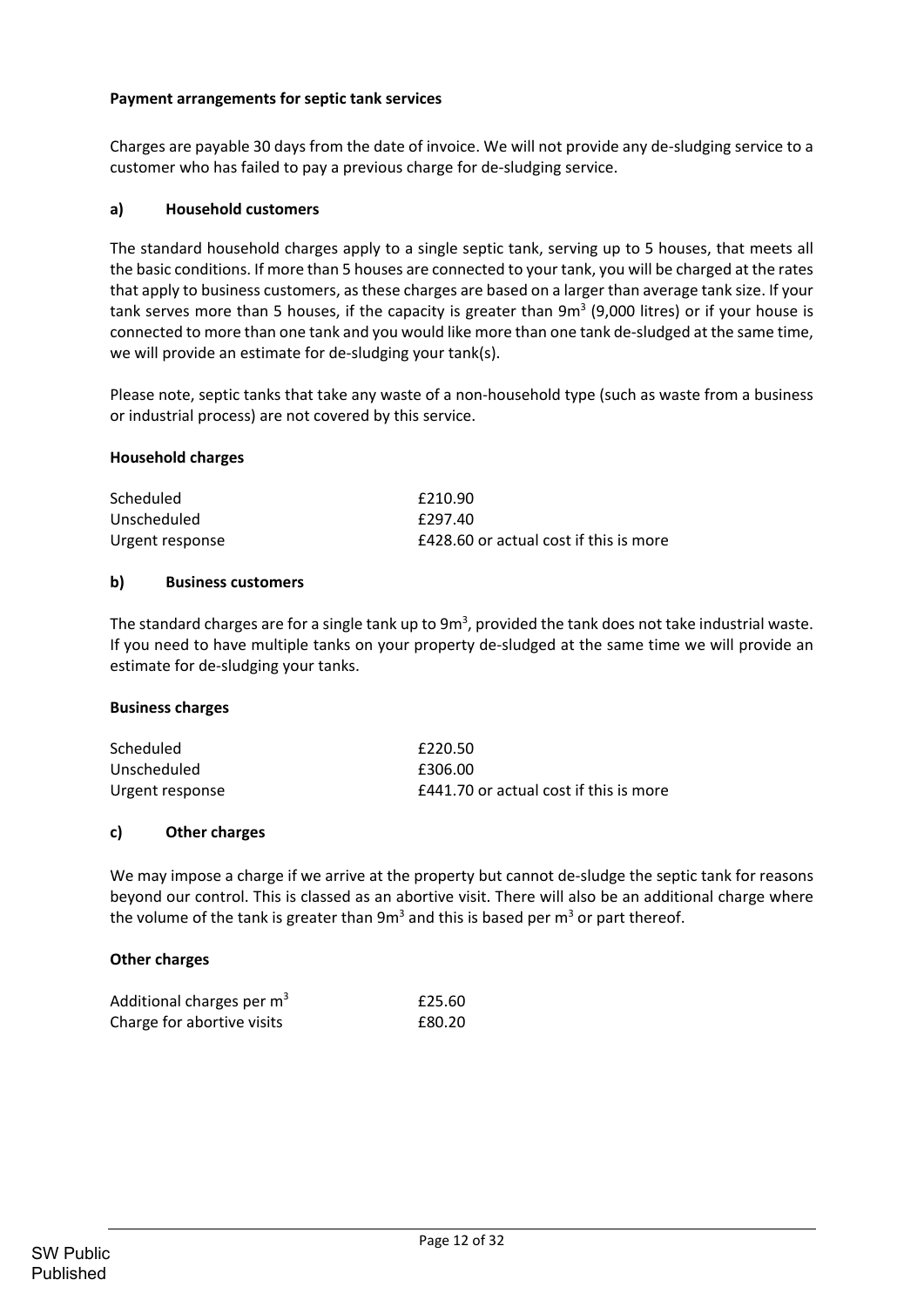# **3. Standpipes**

If you have our approval you may take water from hydrants using portable standpipes supplied by Scottish Water. We don't normally charge for the water you use. Properly licensed standpipes can be used throughout the whole of the Scottish Water area.

Standpipes can be hired for an agreed period i.e. 3 monthly, 6 monthly, 9 monthly or annually. Before the last day of this agreement we'll write to let you know when the hire period ends. If you don't return the standpipe within two weeks of the end of the agreed hire period you may have to pay an extra amount equal to the full annual charge.

Water taken from standpipes is not intended as a 'drinking water' and must be boiled prior to drinking.

Refunds for standpipes returned before the end of the hire period are not given, and keys for standpipes are not supplied.

## **Standpipes**

| 3 month  | £175.50 |
|----------|---------|
| 6 month  | £293.60 |
| 9 month  | £411.70 |
| 12 month | £529.80 |

#### **4. Permanent disconnection**

No survey or disconnection charge will apply in relation to the permanent disconnection of water and/or sewerage services to a home.

#### **5. Customer connections**

Development in the form of household, business or industrial growth places demands on Scottish Water's assets and resources. To ensure the efficient use of these assets a series of development charges apply. These charges fall into four categories and are payable in advance of the construction phase of the development:

- **a)** Infrastructure charges
- **b)** Services to construction sites
- **c)**  Application fees, Connection charges and Inspection fees
- **d)** Sewer CCTV Review Fees

With the creation of retail competition the route for securing the related services varies depending on the type of development. The table below shows the various options.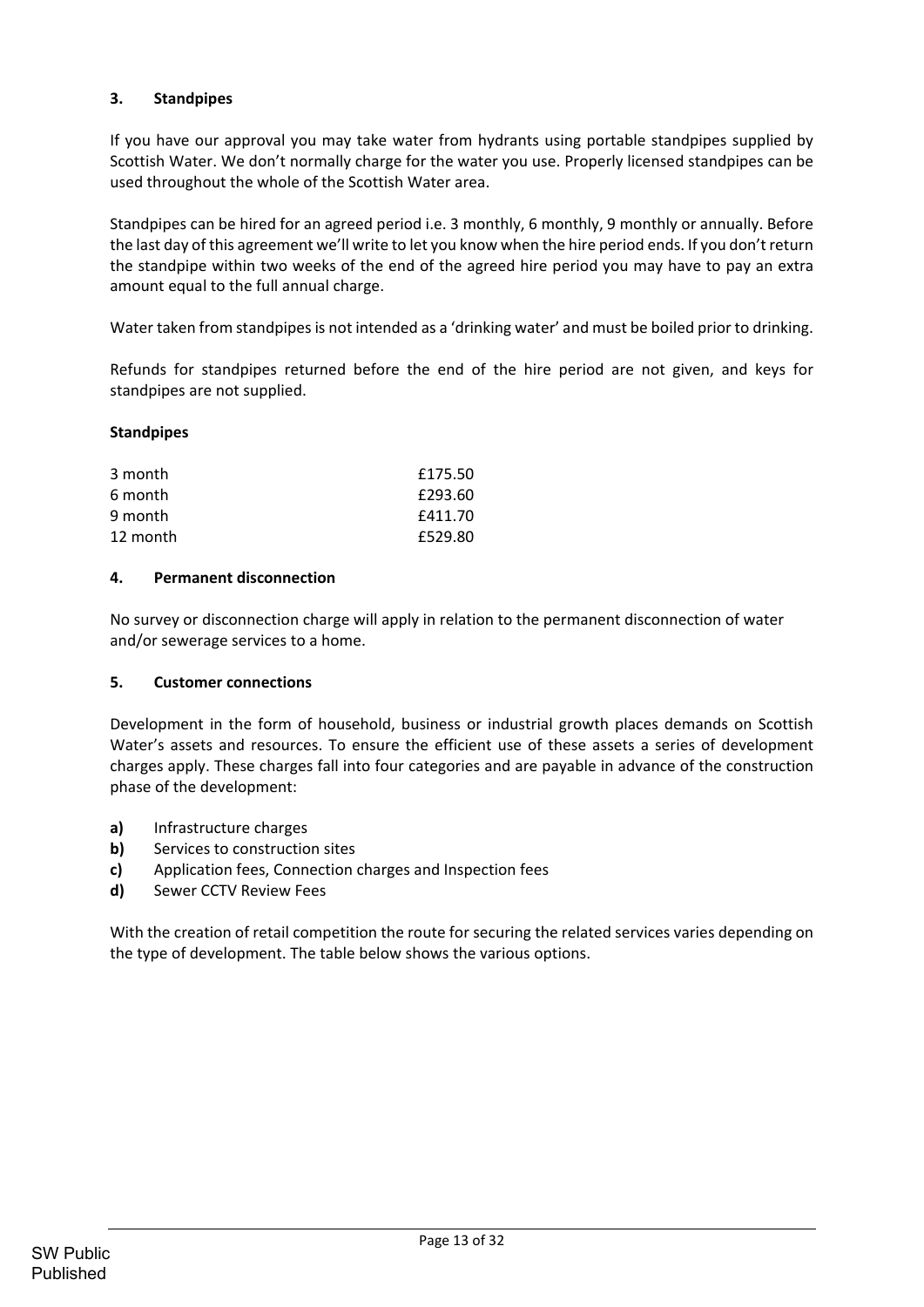This scheme of charges provides information relating to the charges for the services provided directly by Scottish Water.

|                                      | <b>Self-build houses</b> | <b>Commercial house</b><br>development | Non-household<br>development |
|--------------------------------------|--------------------------|----------------------------------------|------------------------------|
| Infrastructure charges               | <b>Direct from</b>       | <b>Direct from</b>                     | Secured through              |
|                                      | <b>Scottish Water</b>    | <b>Scottish Water</b>                  | <b>Licensed Retailer</b>     |
| Services to construction sites       | <b>Direct from</b>       | <b>Direct from</b>                     | Secured through              |
|                                      | <b>Scottish Water</b>    | <b>Scottish Water</b>                  | <b>Licensed Retailer</b>     |
| Application fees, connection charges | <b>Direct from</b>       | <b>Direct from</b>                     | Secured through              |
| and inspection fees                  | <b>Scottish Water</b>    | <b>Scottish Water</b>                  | <b>Licensed Retailer</b>     |
| Sewer CCTV reviews                   | <b>Direct from</b>       | <b>Direct from</b>                     | Secured through              |
|                                      | <b>Scottish Water</b>    | <b>Scottish Water</b>                  | <b>Licensed Retailer</b>     |

## **a) Infrastructure charges**

For new households which have not previously been connected to the Scottish Water network you will have to pay a water and waste water infrastructure charge for each new home connected to both our water and waste water networks.

Infrastructure charges may also be applied where a building is being converted into a home or households, for instance an office building being converted to flats.

Where sites are redeveloped, infrastructure charges will apply to each home that will be connected to the water and waste water networks and be assigned a separate Council Tax banding at the end of the redevelopment.

Where there is uncertainty regarding the number of households that maybe assigned Council Tax bandings at the end of the development or redevelopment (such as for student halls of residence), infrastructure charges will be based on:

- One home for each self-contained unit<sup>\*</sup> with its own kitchen facilities (the unit may have one or more bedrooms), and
- One home for each kitchen that appears to be out-with self-contained unit.

\* A self‐contained unit includes kitchen facilities that are intended to be used by the people occupying the unit.

Scottish Water will not provide any connections to our network until the applicable infrastructure charge(s) have been paid.

| Infrastructure charges | Per house or flat |
|------------------------|-------------------|
| Water                  | £437.60           |
| Waste water            | £437.60           |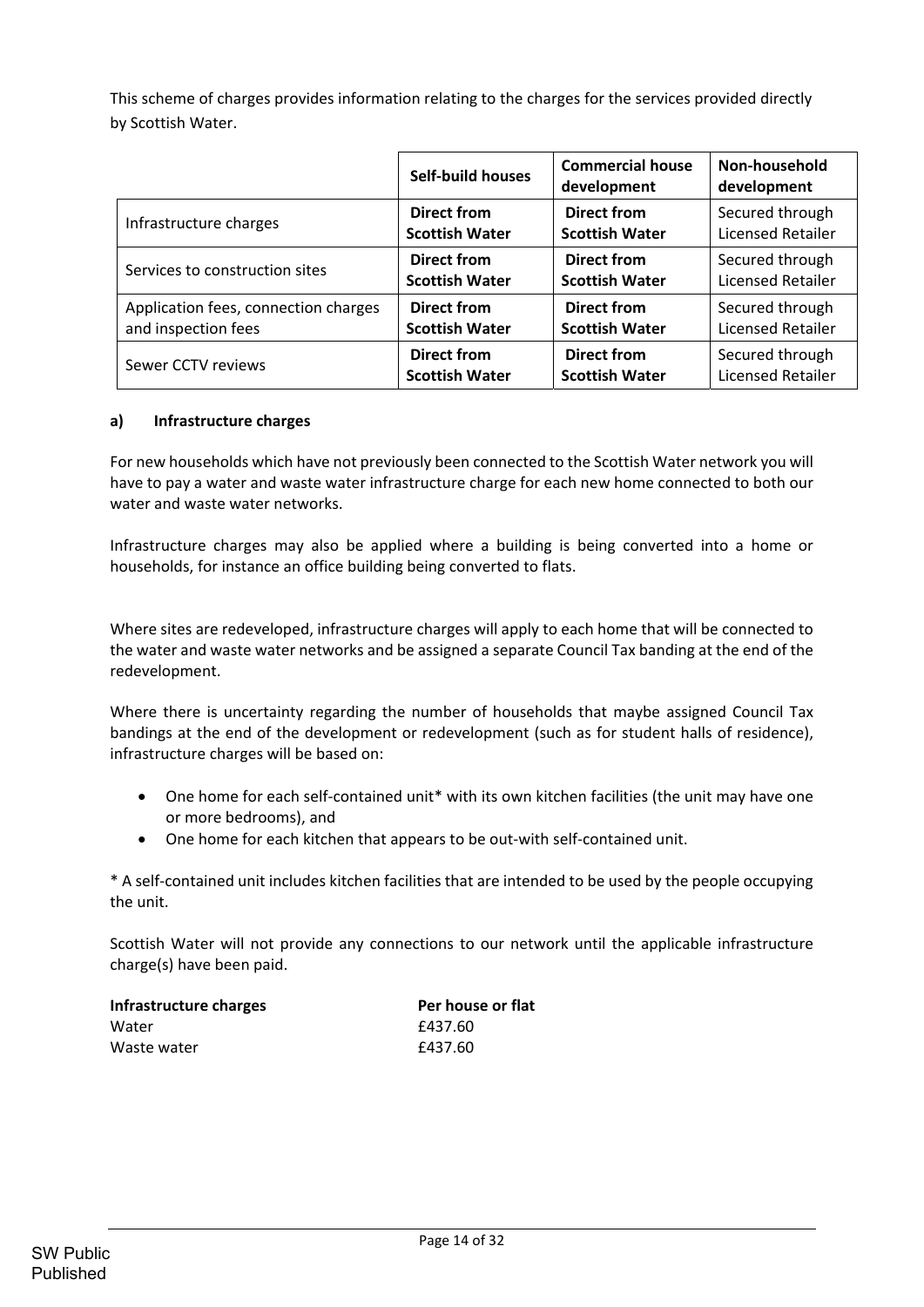## **b) Services to construction sites**

# **Self‐build houses**

#### **Water for building work**

#### **i) House building**

You will pay a flat rate charge for the water used in the building of all new houses, whether part of a development or a single property. The actual charge will depend on the type of house.

#### **ii) Household extensions, renovations and conversions**

For the construction of house extensions, the non-commercial renovation of a single house and the non‐commercial conversion of a property to a single house, the building water charge is based on a percentage of the total estimated cost reported in the planning permission applications and building warrant approvals. The total estimated cost is the total price of the contract less the value of any premixed concrete.

We will charge the actual cost to us of providing and removing a water supply. Where the charge for water used is less than £50 no charge for water will be applied.

#### **Water for building work**

## **i) House building (per property)**

| Flat<br>Semi-detached<br>Detached                                              | £139<br>£170<br>£218 |                                                                                                             |
|--------------------------------------------------------------------------------|----------------------|-------------------------------------------------------------------------------------------------------------|
| Connection / Disconnection of water supply                                     |                      | Reasonable Costs Incurred                                                                                   |
| <b>Abortive Visit Charge</b><br>resources                                      |                      | Based on 1 hour 15 minutes of reasonable                                                                    |
| ii)<br>Household extensions, renovations and conversions                       |                      |                                                                                                             |
| All traditional work with a contract<br>price of up to £500,000                |                      | 0.3% of the total estimated cost less the<br>value of the pre-mixed concrete                                |
| All traditional work with a contract<br>price greater than £500,000 cost       |                      | 0.3% for the first £500,000 of the total estimated,<br>0.15% for the rest of the total estimated cost, less |
|                                                                                |                      | the value of pre-mixed concrete                                                                             |
| All non-traditional work, modernisation<br>and cost, rehabilitation contracts. |                      | 0.15% of the total estimated less the value of<br>pre-mixed concrete                                        |
| Connection / Disconnection of water supply                                     |                      | Reasonable Costs Incurred                                                                                   |
| <b>Abortive Visit Charge</b><br>resources                                      |                      | Based on 1 hour 15 minutes of reasonable                                                                    |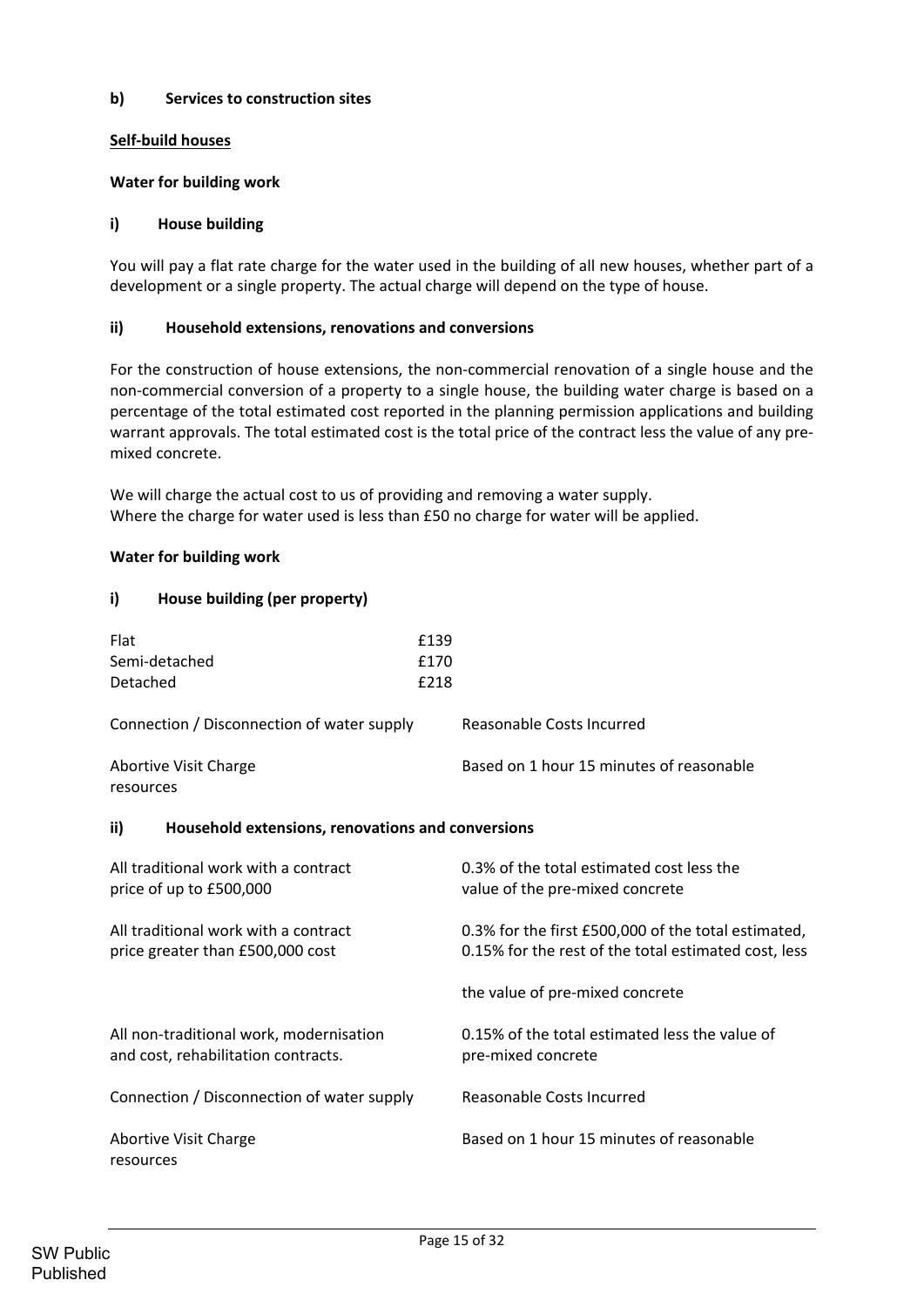## **Services to housing development sites**

#### **Ground preparation**

Water supplies that are used for ground preparation works, such as grouting, will be metered. Standard Water Volumetric Charges and Fixed Charges apply.

#### **Site Accommodation**

Where the water and/or waste water supply to site accommodation on a building site is fed from an un‐metered mains supply, fixed and volumetric charges will apply. These charges will be in addition to any building water charges. Fixed Charges will apply based on the current 20mm meter based annual charges and the number of weeks the supply has been made available. Volumetric charges will be applied using the current metered volumetric charges and an assessment of the volume of water used. The assessment of the volume of water and sewerage used will be calculated using the following formulae:

Water: Number of people using site accommodation x Weeks On-Site x  $PCC^3$ Sewerage: Number of people using site accommodation x Weeks On-Site x  $PCC<sup>4</sup>$  x 95%

| Water Fixed Charge (£/wk)    | £3.19 |
|------------------------------|-------|
| Sewerage Fixed Charge (£/wk) | £3.27 |

#### **Water for building work**

In addition to the services required for site accommodation, building water charges apply to water taken from the public supply for use in construction activities.

A standard charge will be applied for the supply of water used in commercial house building, whether part of a development or a single property and this will depend on the type of house.

Scottish Water will charge the Reasonable Costs Incurred of providing and removing a water supply.

#### **House building (per home provided by the development)**

| Flat<br>Semi-detached, terraced<br>Detached | £139<br>£170<br>£218 |                                          |
|---------------------------------------------|----------------------|------------------------------------------|
| Connection / Disconnection of water supply  |                      | Reasonable Costs Incurred                |
| <b>Abortive Visit Charge</b><br>resources   |                      | Based on 1 hour 15 minutes of reasonable |

#### **Further advice on building water for self‐build houses and commercial house development**

Scottish Water will not typically complete a permanent connection to a premises until it has received and processed an associated Building Water application for the site and is in receipt of the developers acceptance of the Building Water quotation.

<sup>&</sup>lt;sup>3</sup> Per Capita Consumption (PCC) for Site Accommodation charges will be based on the procedure for calculating volume at reassessed unmeasurable non‐household premises contained within our Wholesale Charges Scheme document.

<sup>4</sup> See footnote 3 above.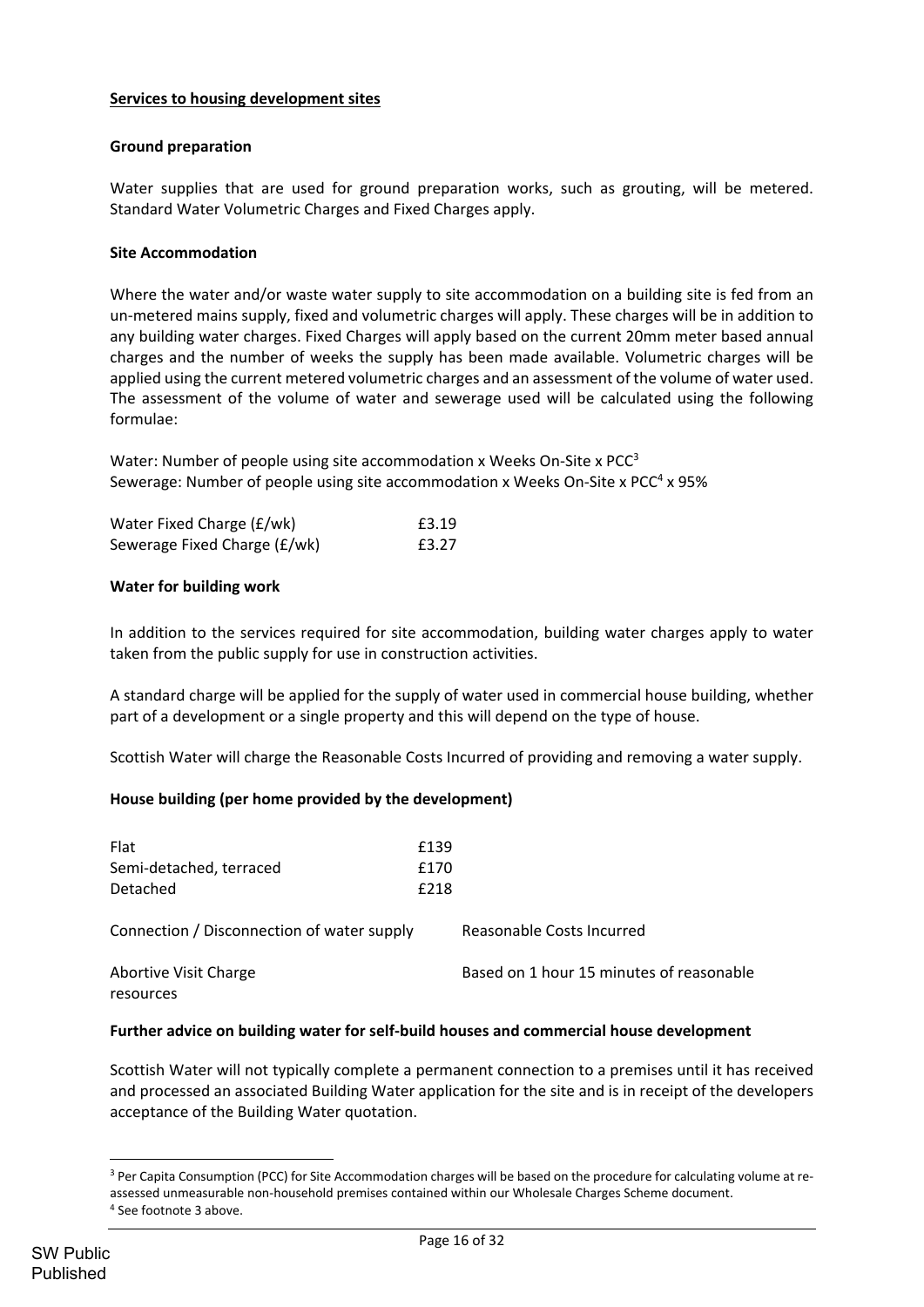## **Construction sites with an alternative source of water**

Scottish Water would expect water taken from the public supply to be used in all construction projects.

However if a developer believes that a construction project will not require the use of any water supply from Scottish Water they must contact us at the outset of the project providing evidence from the quantity surveying stages of the project detailing how this would be achieved. If a developer does not provide sufficient evidence at the outset of the project un‐metered building water charges will be applied as above.

#### **Use of Standpipes**

Where a developer applies for a standpipe licence as a mechanism for supplying Building Water, normal site specific building water charges will still apply.

## **c) Application fees, repeat design review charges, connection charges and inspection fees**

#### **Application fees**

We charge a fee for each application received for connection(s) to the public water supply and waste water network. Once a connection offer has been made the Application fee will apply for any subsequent resubmissions for the same site.

Application Fee <br>**E106.80** per application

We must inspect and approve all connections to the public water supply and waste water network.

#### **Repeat design review charges**

Scottish Water reviews designs of pipework (water mains and sewers) that will be provided as part of new development. Where a submission is not of an appropriate standard or is technically deficient, the design will be returned to the developer for amendment. Repeat design review charges will apply in situations where the re-submitted details require to be subjected to further technical review.

| Type of review                | <b>Description</b>                    | Charge          |
|-------------------------------|---------------------------------------|-----------------|
| Minor review                  | (Other than corrections) up to 1 hour | £60.10          |
| Standard repeat design review | 1 to 3 hours                          | £180.50         |
| Major repeat design review    | More than 3 hours                     | £90.20 per hour |

#### **Water connections**

We will connect all new communication pipes, subject to compliance with construction standards set out in Water for Scotland guidelines, for both self‐build household construction and business customers to the existing Scottish Water water and waste water infrastructure.

A communication pipe is the pipe between the public water main and the boundary of the road the main is in.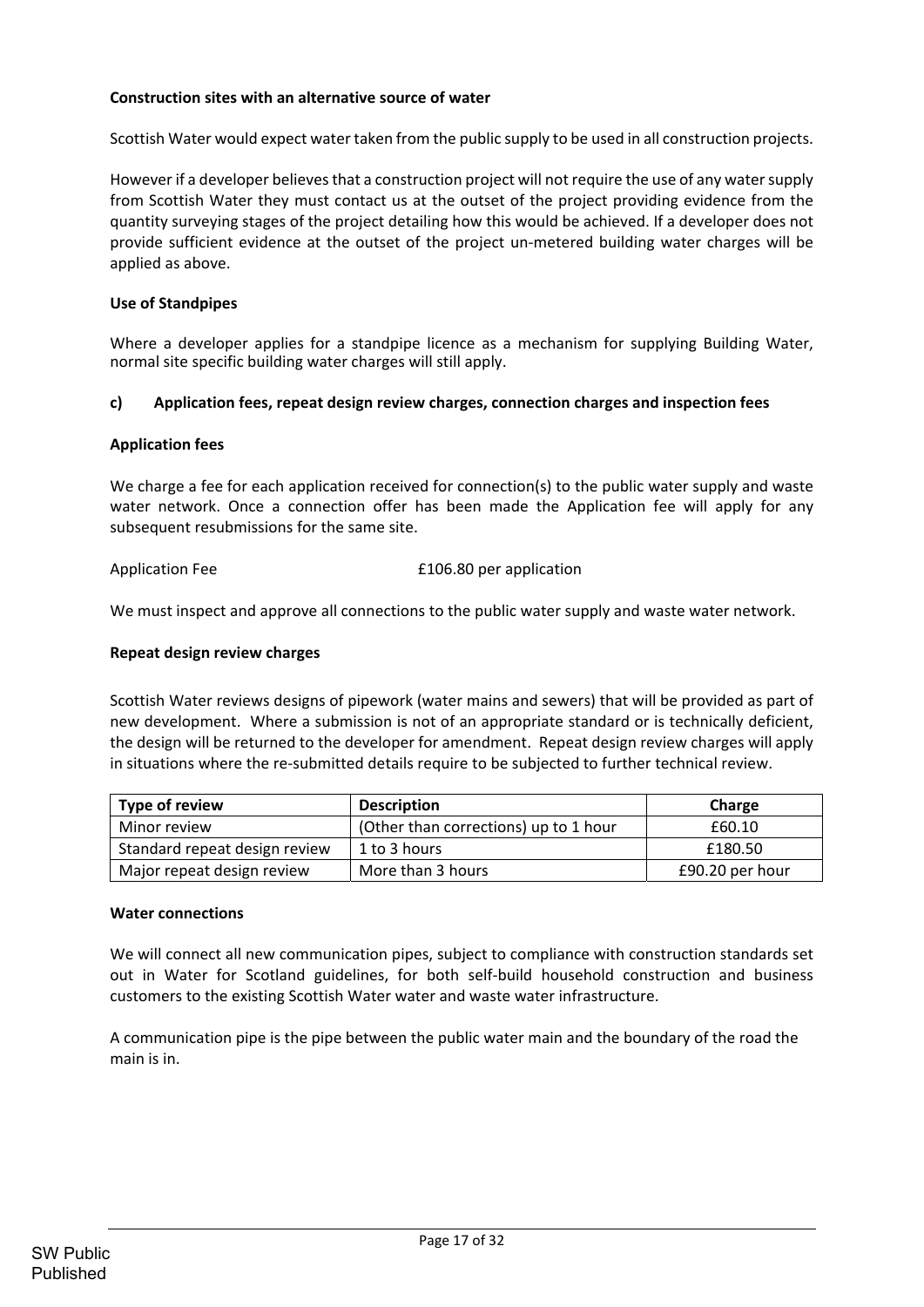# **i) Communication pipes with an outside diameter up to 32mm**

If the communication pipe has an outside diameter no larger than 32mm we will charge a fixed sum based on the description below.

We provide the labour and material needed to complete the pipe-laying work for the connection to the existing main only.

You will be responsible for:

- arranging all excavation work (or providing suitable ducts, or both);
- filling in and reinstating the footpath and road; and
- providing all materials including water toby (external stopcock) or meter chamber.

Please note, where the work is on a public road or pavement you must obtain a road opening permit from the relevant Local Authority Roads Department.

Water connection charges for tie-ins at mixed development (households and non-households) will be allocated by Scottish Water between the housing developer and the Licensed Provider of the developer of the commercial development.

## **ii) Communication pipes with an outside diameter over 32mm**

As above, but with the addition of:

If the communication pipe has an outside diameter greater than 32mm, or if the connection is to a trunk main, we will charge the actual cost of the work on an individual basis.

We will ask for an advance payment before carrying out any connection.

| <b>Connection Charges</b>             | Part 2 (Non Trunk | Part 3 (Trunk    | <b>Abortive Visit</b> |
|---------------------------------------|-------------------|------------------|-----------------------|
|                                       | Main)             | Main)            | Charge                |
| <b>Connection to Live Water Mains</b> | £389.50           | Reasonable costs | Reasonable costs      |
| (32mm outside diameter and below)     |                   | incurred         | incurred              |
| <b>Connection to Live Water Mains</b> | Reasonable costs  | Reasonable costs | Reasonable costs      |
| greater than 32mm outside diameter    | incurred          | incurred         | incurred              |

#### **iii) Changes to connection charges**

We can review these charges if:

- our work is delayed for reasons beyond our control;
- we have introduced a new set of charges before you let us know you have laid your supply pipe;
- the work has to be done out with normal working hours; or
- you have not laid your supply pipe within three months of us setting the charge.

We will make an abortive visit charge when we arrive on site to undertake a survey or work associated with a connection and our services are not required or we cannot complete our work because of your actions or someone acting on your behalf.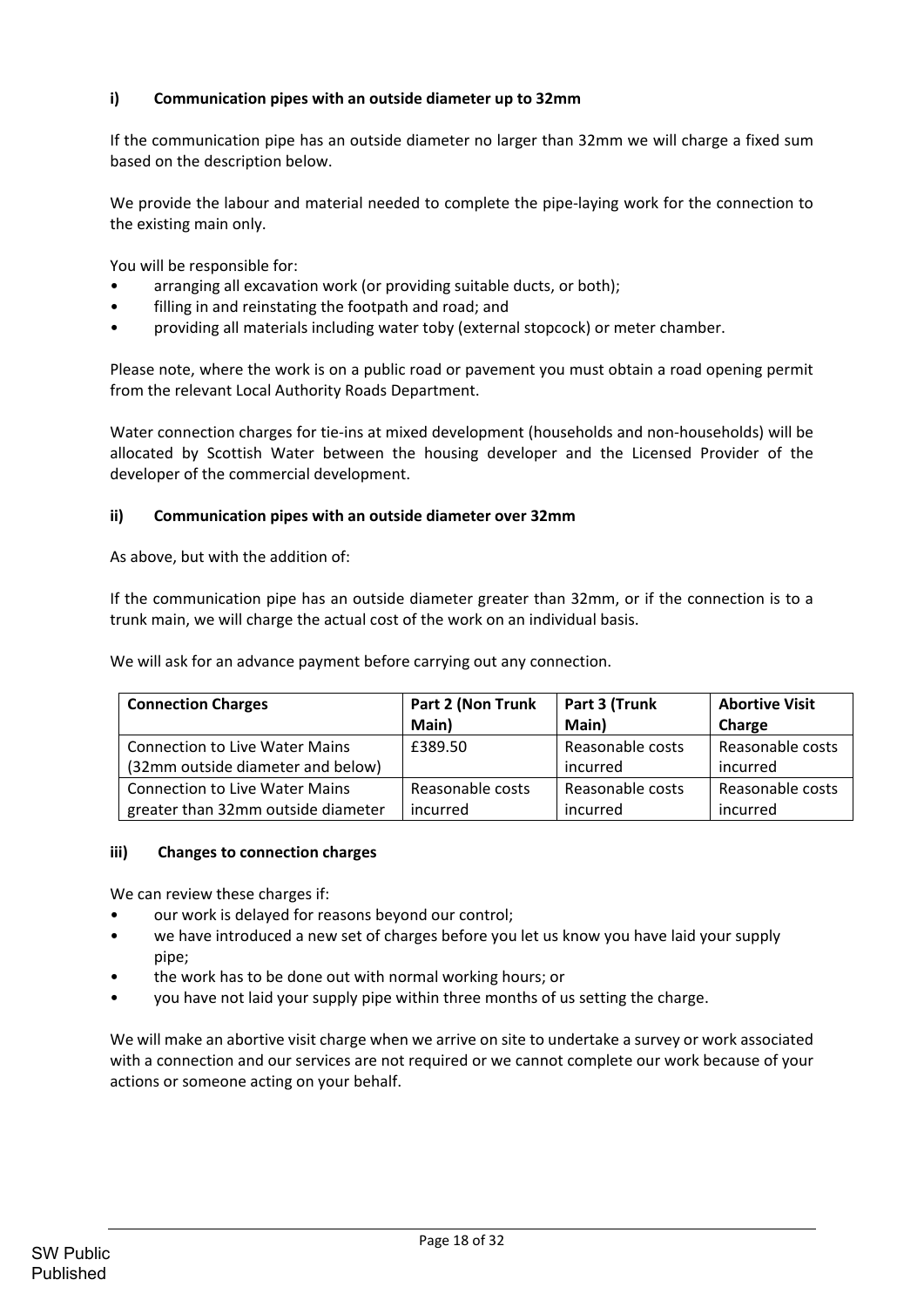## **Inspection fees**

Scottish Water has a regime to inspect connections to water and sewerage infrastructure. Different charges apply depending on whether the inspection requires a site visit or can be done through a desktop inspection.

Inspection fees will apply to all temporary building water connections and permanent water connections. Where a temporary building water connection isto be converted into a permanent water connection an additional inspection is required to confirm it is suitable for re‐use.

We will charge an inspection fee to approve a sewer connection where you or your contractor has made the sewer connection.

We will make an abortive visit charge when we arrive on site to undertake an inspection of a connection and our services are not required or we cannot complete our work because of your actions or someone acting on your behalf.

| <b>Connection Inspection</b> | Charge                |
|------------------------------|-----------------------|
| Desktop Inspection           | £30.30 per connection |

| <b>Connection Inspection</b>   | Charge  | <b>Abortive Visit Charge</b> |         |  |  |  |  |
|--------------------------------|---------|------------------------------|---------|--|--|--|--|
| <b>Onsite Connection</b>       | £135.40 | for first hour on site       |         |  |  |  |  |
| Inspection during              |         | plus                         | £112.80 |  |  |  |  |
| <b>Standard Hours</b>          | £90.20  | per hour thereafter          |         |  |  |  |  |
| <b>Onsite Connection</b>       |         | for first hour on site       |         |  |  |  |  |
| £180.10<br>Inspection out-with |         | plus                         | £150.00 |  |  |  |  |
| <b>Standard Hours</b>          | £119.90 | per hour thereafter          |         |  |  |  |  |

#### **d) Sewer CCTV review fees**

Where a development includes the provision of new or enhanced sewers developers are required to provide a CCTV record to prove that there are no faults in the new infrastructure.

A sewer CCTV review fee will apply when Scottish Water identifies faults in the infrastructure the CCTV records. This fee will only apply if faults are detected.

Sewer CCTV Review Fee **E136.40**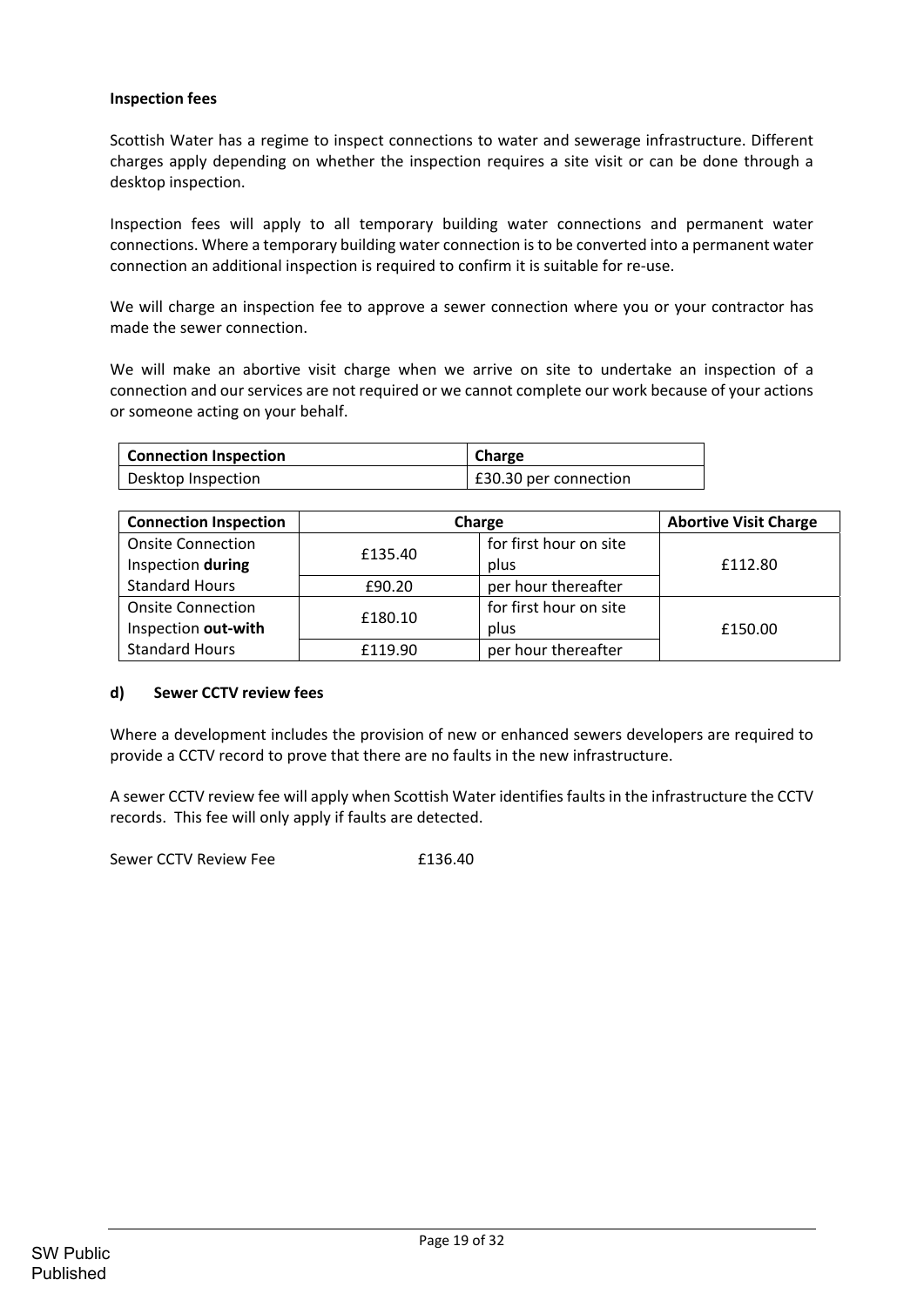# **6. Meter services for households**

## **a) Our metering policy**

You can opt, at your own cost, to have a meter installed on the water supply to your property. This is subject to the following:

- You need to submit a written request for a meter before Scottish Water will consider metering your property.
- All meter applications will be subject to our guaranteed service standards for household customers.
- Scottish Water will provide the meter only at our expense, all other costs involved in creating the space for the meter to be installed must be met by you, the homeowner.
- The meter will remain the property of Scottish Water.
- The meter will be installed at the preferred location of Scottish Water.
- If we consider it necessary, an outdoor meter reading facility will be installed.
- You are entitled to revert to unmetered household charges; you must notify Scottish Water in writing.

If you don't own the property then you must have the owner's permission to do this. Where the property is not metered or occupied for a full year the charges will be apportioned on a daily basis.

We can provide more information about water meters, please contact our **Customer Helpline** on **0800 0778778**.

## **b) Changing to a smaller or larger meter**

If you ask us to change the size of the water meter that serves your property for one of a different size, or we become aware that a meter exchange is necessary due to an increase or decrease in your water consumption, you will be asked to pay the survey cost and the actual cost of the work.

#### **c) Replacing a damaged meter**

If a water meter, which is within your property boundary, is damaged and needs to be replaced, you will have to pay the actual cost of replacing the meter if the damage was caused:

- by anyone other than us, or a representative working on our behalf; or
- by frost.

# **d) Meter accuracy test**

If you think your water meter is not registering accurately we will arrange to have it tested for you.

If the meter is accurate to within tolerances you will be charged a 'testing' fee and any applicable survey fees. The standard fee will apply to meters up to and including 50mm diameter. If the meter is not accurate to within tolerances you will not be charged a testing fee.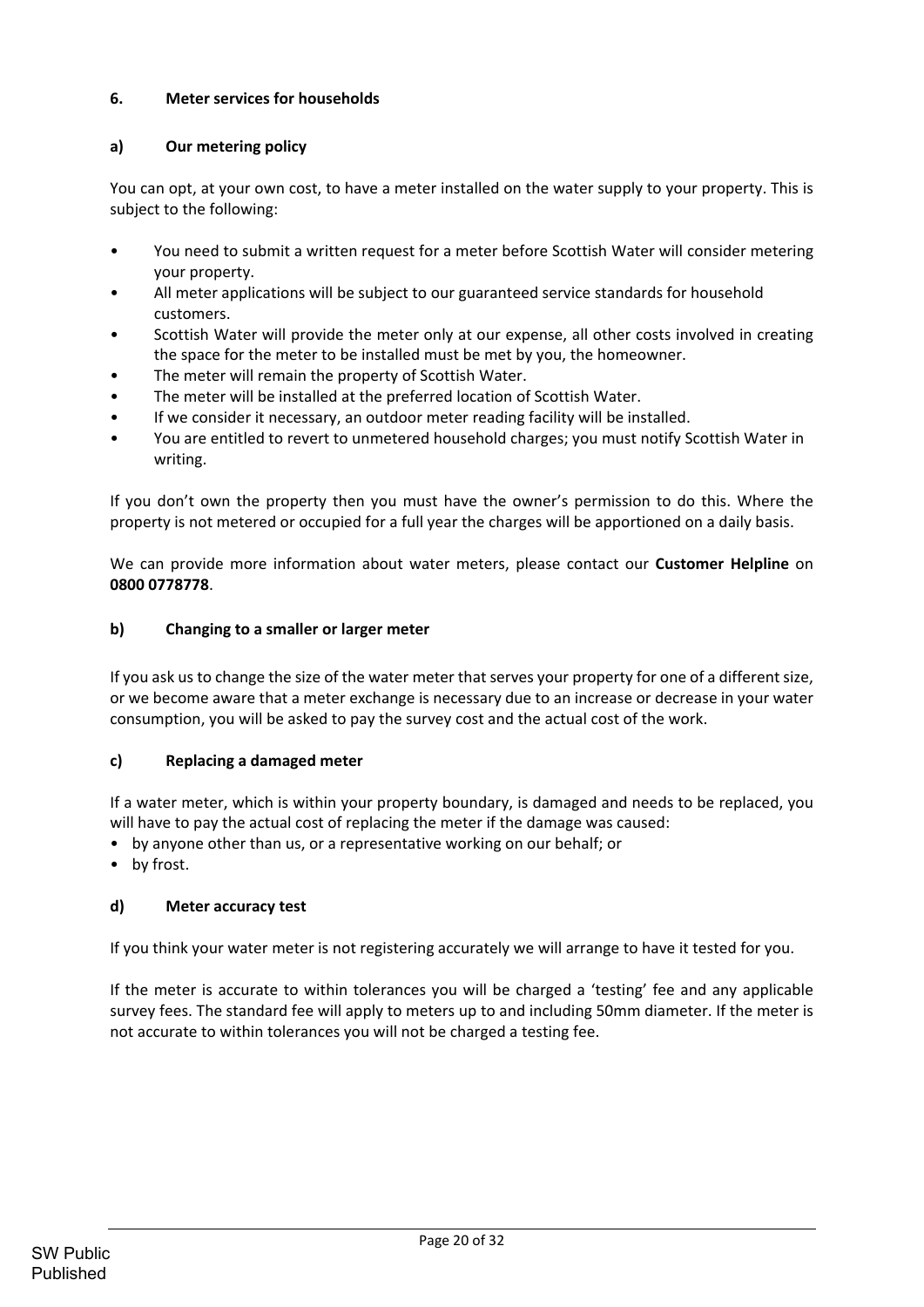| <b>Survey Charge</b>                             | Charge          | <b>Abortive Visit</b><br>Charge |
|--------------------------------------------------|-----------------|---------------------------------|
| Survey during standard hours                     | £135.40         | £112.80                         |
| Survey out-with standard hours                   | £178.80         | £150.00                         |
| Survey requiring additional resources            | Reasonable Cost | Reasonable Cost                 |
|                                                  | Incurred        | Incurred                        |
| Survey requiring additional resources - out-with | Reasonable Cost | Reasonable Cost                 |
| standard hours                                   | Incurred        | Incurred                        |

## **Meter services for households**

| a)           | Meter installation                    | As per schedule of rates |
|--------------|---------------------------------------|--------------------------|
| $\mathbf{b}$ | Changing meter size                   | As per schedule of rates |
| c)           | Replacing a damaged meter             | As per schedule of rates |
| d)           | Meter accuracy test for meters        |                          |
|              | $-$ up to and including 50mm diameter | As per schedule of rates |
|              | Meter accuracy test for meters        |                          |
|              | $-$ greater than 50mm diameter        | As per schedule of rates |
|              |                                       |                          |

Abortive Visit charges will apply if when we arrive atsite to undertake a survey or work associated with a water meter and our services are not required or we cannot complete our work because of the customer's actions.

| Abortive Visit Charge | £112.80 |
|-----------------------|---------|
|                       |         |

# **7. Byelaws**

#### **On‐site byelaws compliance consultation**

Site visit charges will apply in situations where Scottish Water is requested to visit a site to carry out a compliance consultation.

| <b>Activity</b>                                                                                        |         | Charge                             | <b>Abortive Visit Charge</b>                             |
|--------------------------------------------------------------------------------------------------------|---------|------------------------------------|----------------------------------------------------------|
| On-site compliance consultation<br>during standard hours                                               | £135.40 | for the first hour on<br>site plus | £112.80                                                  |
|                                                                                                        | £90.20  | per hour thereafter                |                                                          |
| On-site compliance consultation out-<br>with standard hours                                            | £180.10 | for the first hour on<br>site plus | £150.00                                                  |
|                                                                                                        | £119.90 | per hour thereafter                |                                                          |
| On-site compliance consultation<br>requiring additional resources during<br>or out-with standard hours |         | Reasonable cost incurred           | Based on 1 hour 15<br>minutes of<br>reasonable resources |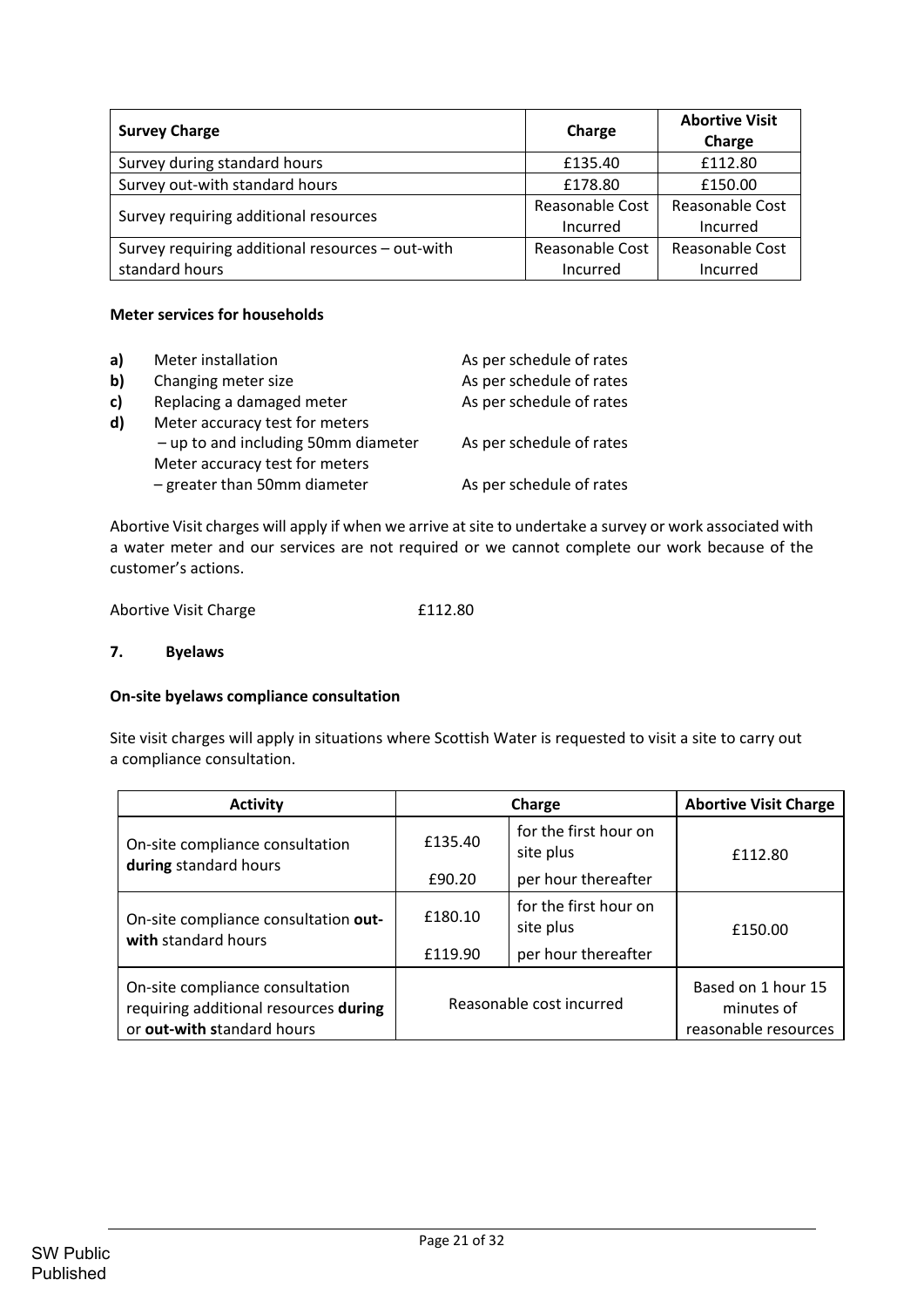# **8. Fire hydrants**

In accordance with Fire Service Act 1947, we are responsible for the provision, fixing, maintenance and/or the removal of hydrants.

The Scottish Fire and Rescue Service will be charged as per the agreed schedule of rates within the service level agreement of 1st April 2005 or any subsequent revisions.

## **9. Domestic distribution systems investigations**

The Public Water Supplies (Scotland) Regulations 2014 allows Scottish Water to recover its reasonable costs where it undertakes water quality failure or customer complaint investigationsin premises where drinking water is available to the public (non‐employees) and determines that the domestic distribution system or the maintenance of that system is at fault.

These reasonable costs will relate to staff undertaking on‐site investigations including, as appropriate, costs of sampling, laboratory analysis, customer notification and preparing reports, as well as the costs of any actions Scottish Water considered it was required to undertake. These charges will only apply where the investigation concludes that the fault is due to the domestic distribution system.

Abortive Visit charges will apply if when we arrive at site to undertake a survey or work associated with a domestic distribution systems investigation and our services are not required or we cannot complete our work because of the customer's actions.

Domestic distribution systems investigation charge Reasonable Cost Incurred

All charges listed in this section where Scottish Water would require to carry out a survey, will have **a survey charge applied. Please refer to the individual charge descriptions in Section 4 for an explanation of where a survey charge will apply.**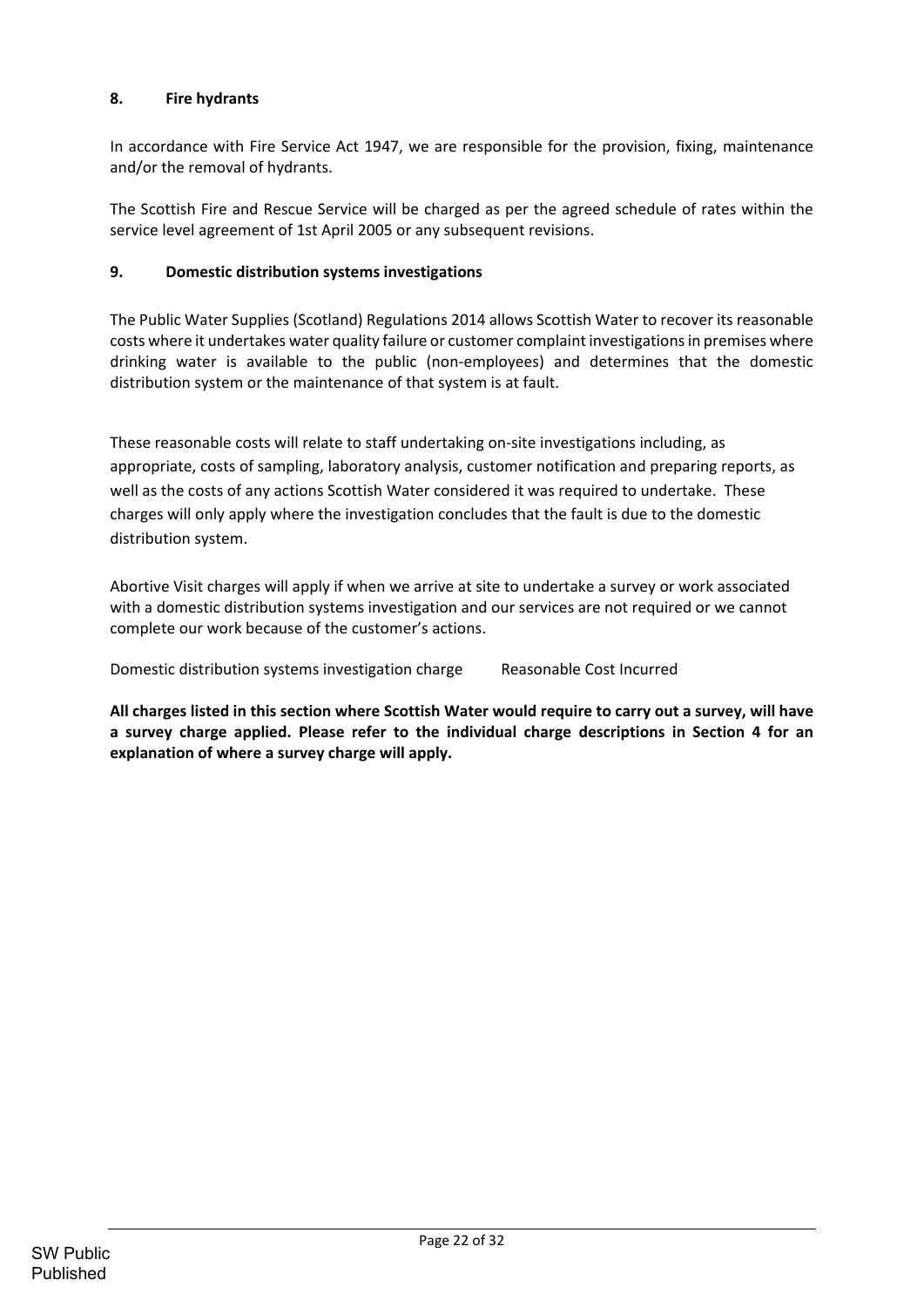# **5 Your payment options**

## **Households with no water meter**

If your home doesn't have a water meter your local Council will collect your water charge and, if it applies, your waste water charge. Your Council Tax bill will show the charges you pay, the payment dates and the ways in which you can pay.

#### **Households with a water meter**

We will invoice and collect water and waste water charges directly from householders whose households have a water meter. Payment options will be detailed on your invoice.

## **Charges for other services**

We will invoice and collect charges from you directly for all our 'other charges', defined in Section 4 charges for our other services. Payment options will be detailed on your invoice.

If you wish to discuss your payment please contact our **Customer Helpline** on **0800 0778778.**

# **6 Late payment charge**

Where a customer fails to pay Scottish Water on time the amount due for services received, Scottish Water may apply a late payment interest charge at a rate of 4% above the Bank of England base rate. Such interest shall accrue on a daily basis from the due date of the invoice until payment is finally made by the customer. This charge will apply to all invoices directly billed by Scottish Water.

# **7 Value added tax (VAT)**

#### **Household water and waste water charges**

Water and waste water household charges are zero rated for VAT.

#### **Other charges**

VAT will be added where applicable. If you have any questions about anything in this section, or about other aspects of VAT and our charges, please contact our **Customer Helpline** on **0800 0778778**.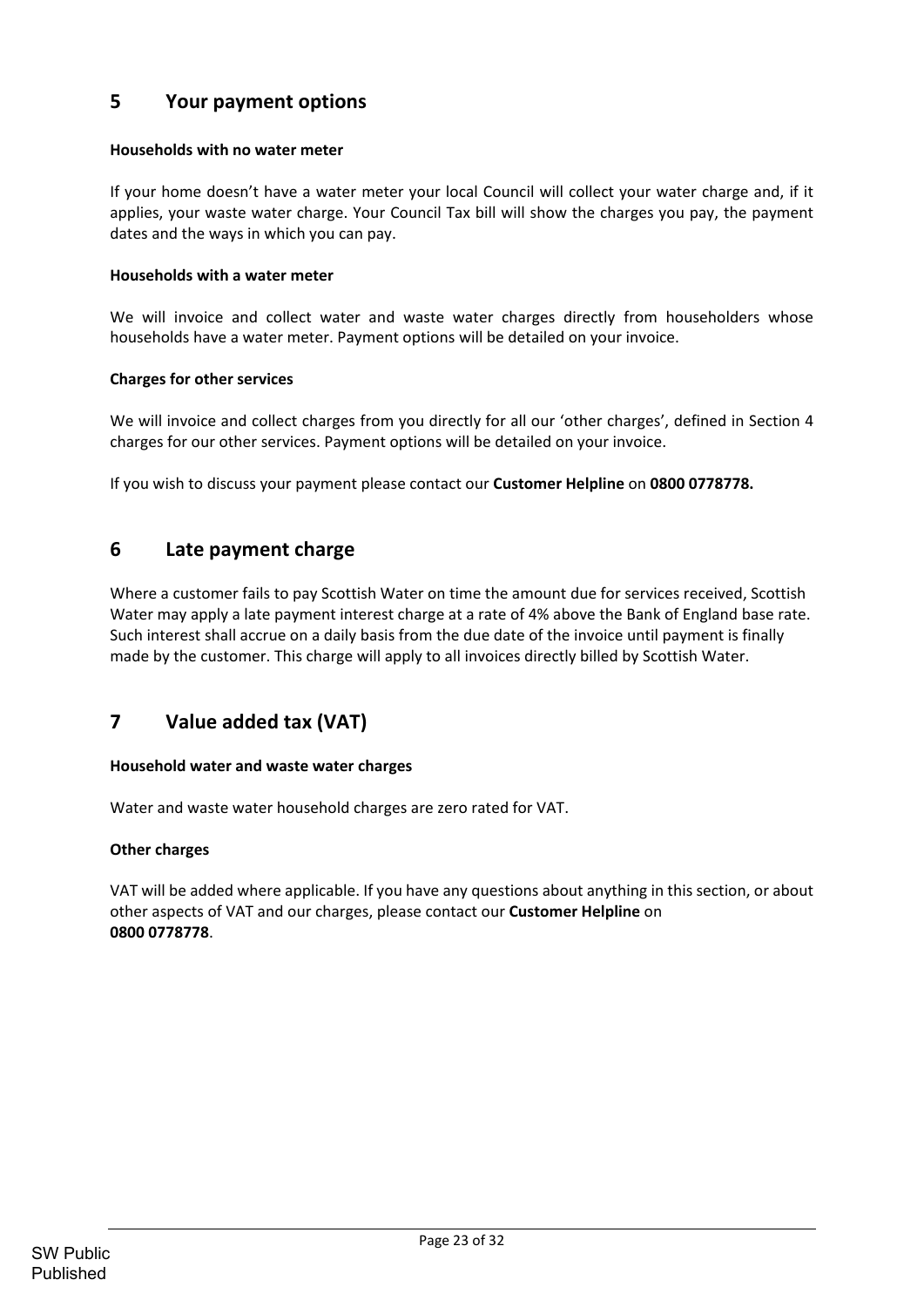# **8 Contact details**

This Scheme of Charges has been approved by the Water Industry Commission for Scotland.

#### **The Water Industry Commission for Scotland**

First Floor, Moray House, Forthside Way, Stirling, FK8 1QZ

The Water Industry Commission for Scotland (WICS) is the economic regulator of the water industry in Scotland, approving the levels we charge you.

The WICS can be contacted on: Phone: **01786 430 200** e‐mail: **enquiries@watercommission.co.uk** On the web at: **www.watercommission.co.uk**

**Scottish Citizens Advice Helpline** Phone: **0800 028 1456** On the web at: **www.citizensadvice.org.uk/scotland**

#### **Scottish Public Services Ombudsman (SPSO)**

Bridgeside House, 99 McDonald Road, Edinburgh, EH7 4NS

The Scottish Public Services Ombudsman (SPSO) investigates complaints about public services in Scotland, including Scottish Water, once you have completed the Scottish Water service review process.

The SPSO can be contacted on: Phone: **0800 377 7330** Fax: **0800 377 7331** On the web at: **www.spso.org.uk**

#### **Drinking Water Quality Regulator for Scotland**

Area 3‐F South, Victoria Quay, Edinburgh, EH6 6QQ

The independent Drinking Water Quality Regulator (DWQR) is appointed by the Scottish Ministers to monitor the quality of drinking water supplied by us. It is the DWQR's responsibility to ensure that we supply good, safe drinking water. If you are not satisfied with the quality of your water you can contact the DWQR on:

Phone: **0131 244 0190** On the web at: **www.dwqr.scot**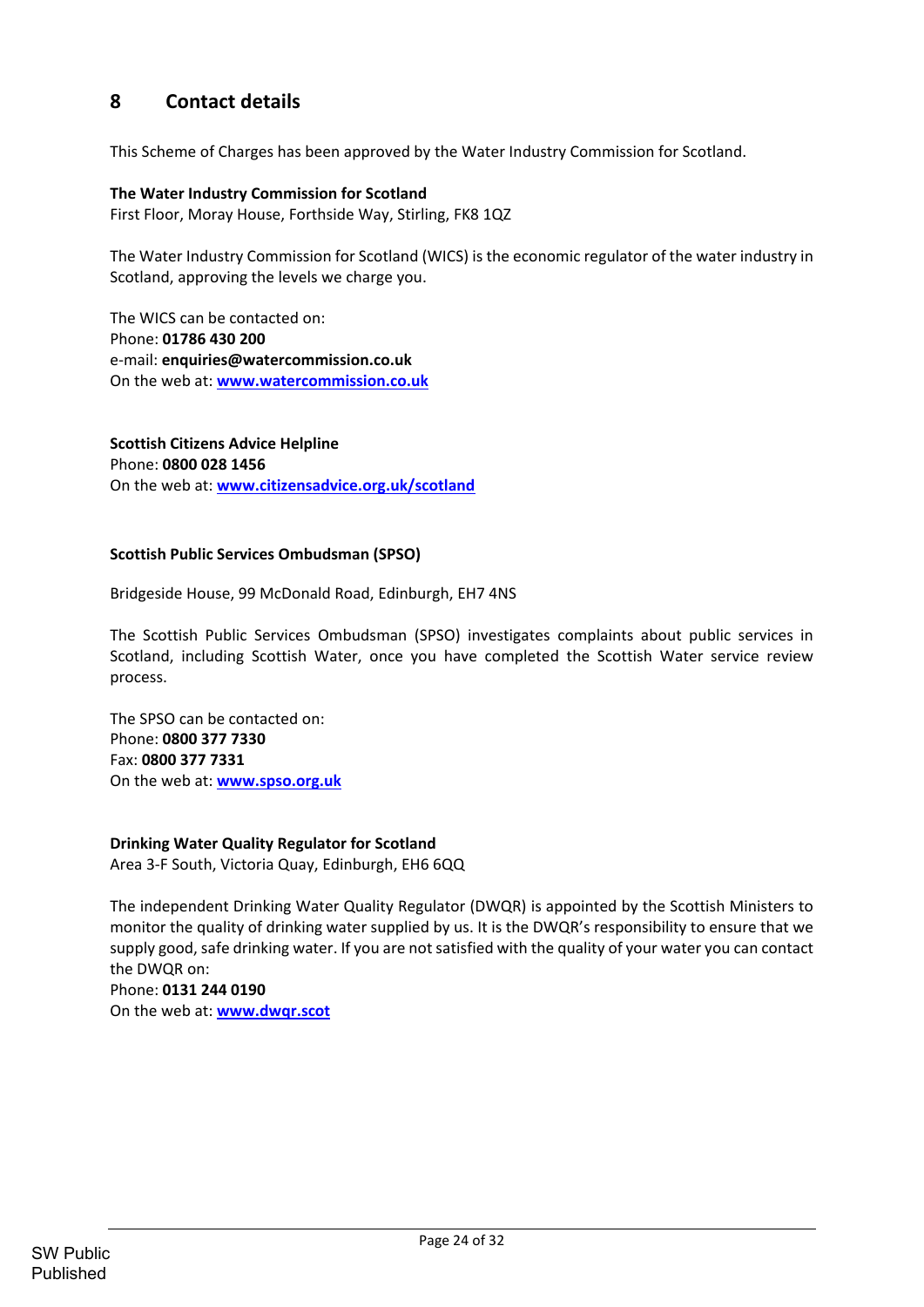## **The Scottish Environment Protection Agency**

The Scottish Environment Agency (SEPA) sets standards for and monitors waste water and other discharges in local streams, rivers and coastal waters. SEPA can be contacted on:

Phone: **03000 996699** (Customer Services Enquiries) Phone: **0800 80 70 60** (Pollution Hotline) Phone: **0345 988 1188** (Floodline) On the web at: **www.sepa.org.uk**

#### **Site Investigation Services (UK) Ltd**

Appointed agent for Scottish Water copy plans:

**Phone: 0333 123 1223 e‐mail: plans@siteinvest.co.uk www.sisplan.co.uk**

#### **National One‐Call**

Appointed agent for Scottish Water copy plans:

**Phone: 0800 0853 865 e‐mail: swplans@national‐one‐call.co.uk www.national‐one‐call.co.uk/swplans**

#### **Cornerstone Projects Ltd**

Appointed agent for Scottish Water copy plans:

**Phone: 0151 632 5142 e‐mail: enquiries@cornerstoneprojects.co.uk www.cornerstoneprojects.co.uk/index.php/scottishwaterplans/**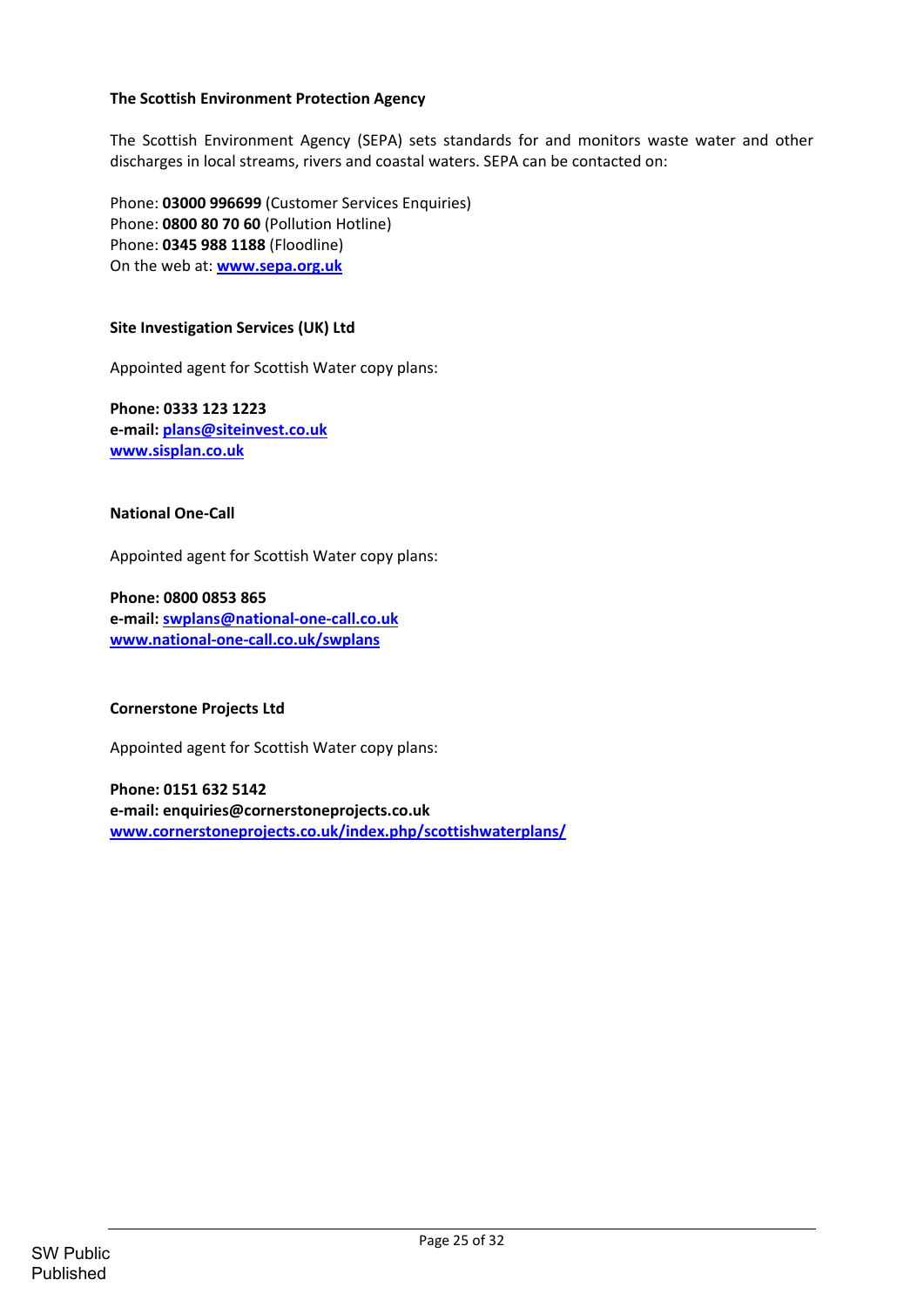# **Appendix 1**

# **Water Resale**

## **What does water re‐sale mean?**

If you don't receive a bill for your water and waste water services in your home direct from Scottish Water or through your Council Tax bill this may be because your landlord, factor or mobile-home site owner (known as a water re-seller) receives the overall bill and they may then charge you for these services.

If your landlord or factor receives the bill for water services direct they may then charge you for your share of these services. This is known as water re-sale and there are rules that the re-seller (who could be your landlord or factor) has to comply with. The rules are designed to ensure that you are treated fairly by limiting the amount that you can be charged.

Similar situations can arise at business premises where the business does not receive a bill from a Licensed Retailer for its water and waste water services, or only receives a bill for property drainage. Water resale provides the same protections to businesses as it does to householders by placing the same requirements on the re-seller.

Throughout this note the terms *affected occupier* and *affected premises* are used to describe the customer of the water re-seller. The terms are fully defined at the end of this Water Resale note.

#### **What does water re‐sale mean if you are a water re‐seller?**

The introduction of retail competition in the water industry in Scotland for businesses means that all non‐household properties now receive a bill direct from their chosen Licensed Retailer.

As a water re‐seller you may wish to pass these charges onto your individual affected occupiers including occupiers of adjacent premises that may be supplied through your metered water supply. If you do re‐sale rules will apply. These rules are there to provide you with information and guidance on charging for water and waste water services.

#### **When do re‐sale rules apply?**

The rules apply to households when a water re-seller bills you direct at your main residence for the water and waste water services that you receive, rather than you being billed from Scottish Water or through your Council Tax bill.

For businesses, these rules apply when a water re‐seller bills you for the water and waste water services that you receive, rather than you being billed from a Licensed Retailer.

#### **Are there circumstances when the rules don't apply?**

No, water resale applies in all situations where a re‐seller sells water and waste water services to another *affected occupier*, either a householder or business.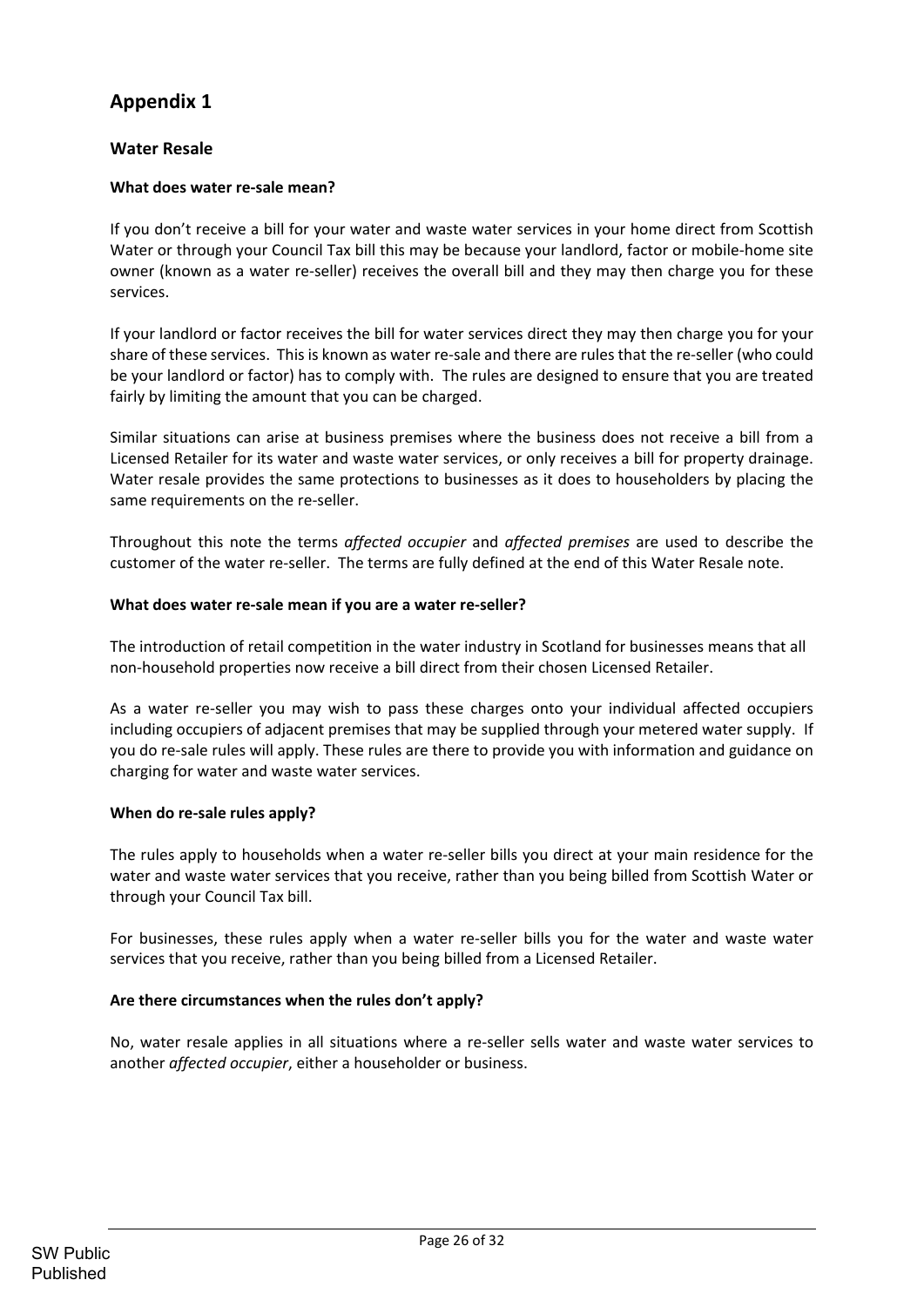## **What are the water re‐sale rules?**

If you are a water re‐seller you can recover no more than the value of the water and waste water invoices you receive from your Licensed Retailer plus administration $1$  charges which are also capped.

To invoice for water services a re‐seller must:

- decide on a method of allocating the invoices across all supplied properties (households and non‐households) including, where appropriate, identification of how services used by the re‐ seller are dealt with.
- advise each affected occupier of the chosen method and provide examples of how the calculations will be undertaken, including scenarios dealing with changes in circumstances such as changes in occupancy or vacant properties.
- advise each affected occupier of the administration charges that will apply.

The administration charges are:

- for affected premises that do not have a private meter not more than £6.60 per year.
- for affected premises that have a private meter not more than  $£13.00$  per year.

For each invoice the re‐seller must, provide a summary to each affected occupier, which demonstrates that the invoices have been allocated correctly within the rules and that the sum of the bills is greater than the invoice only by the sum of the administration charges (refer to example shown in Appendix A).

The methods available to re-sellers for allocating invoices across properties include, but are not limited to, one or more of the following:

- the number of affected premises,
- the volume of water through each private meter,
- the total floor space of each affected premises,
- the number of people in each affected premises,
- the Council Tax band or Rateable Value of each affected premises; and
- the number of bedrooms in each household (re‐sale to household only).

#### **Can re‐sellers provide a better deal?**

Competition in the water industry in Scotland means re-sellers have the opportunity to choose which Licensed Retailer to buy water and waste water services from. These benefits of a competitive market will in turn be passed on to the affected occupiers; therefore it is important that re-sellers should be aware of all the options.

Re‐sellers are required to test the market regularly and to keep a record of the apparent benefits of switching in order to make an informed decision of whether or not to change Licensed Retailers. Records should be made available to affected occupiers on request.

If affected occupiers believe they can get a better deal they should contact their re‐seller. Affected occupiers can seek a court action if the re‐seller has not or cannot provide records to show they have tested the market.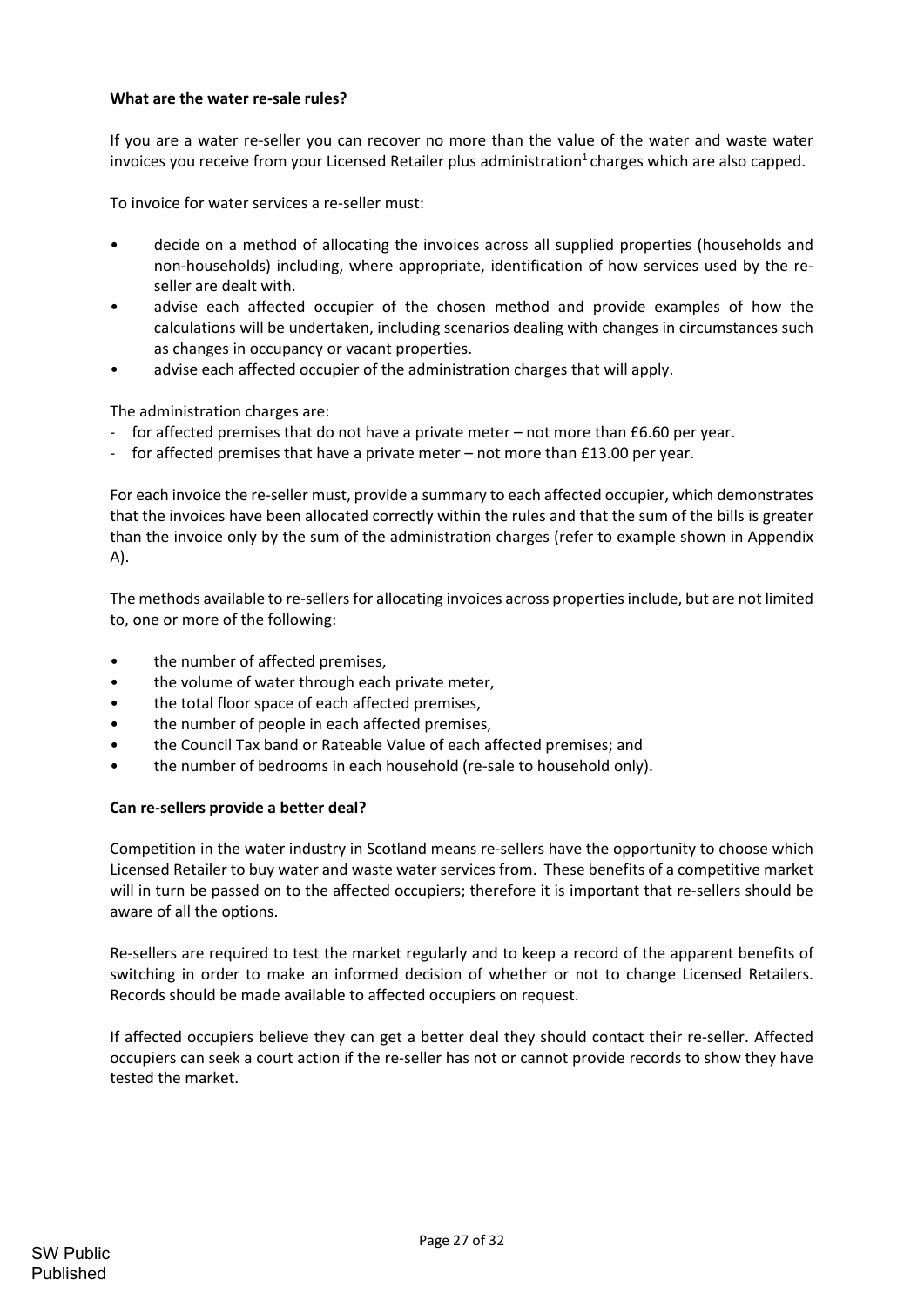# **What if an affected occupier thinks they are being charged incorrectly?**

The re‐seller must make information available to affected occupiers about how each individual bill has been calculated. If an affected occupier thinks they are being charged incorrectly then this is a private matter between them and the re-seller. Scottish Water cannot become involved in any disputes between the affected occupiers and the re‐seller.

If the affected occupier thinks they have been overcharged they should firstly bring the matter to the attention of the re‐seller. If the affected occupier has paid the bill and then realises that they have been over‐charged, and the re‐seller does not provide a rebate, they can take the re‐seller to the civil courts to recover the amount of overpayment.

If affected occupiers find themselves in this position they may wish to consult Citizens Advice Scotland or a solicitor for advice.

<sup>1</sup>The administration fee is designed to deal with the administration costs to the re-seller of sub-dividing the water and waste water invoice between affected occupiers, plus the cost of maintaining the water meter(s)

## **Definitions:**

**"affected occupier"** means where a contractual arrangement for water resale is in place the person responsible to the re‐seller for payment and in the absence of any contractual arrangement the person having the benefit of the use of the water resold. This can be a household or the occupier of a business premises.

"**affected premises**" means the household or business premises occupied by an affected occupier.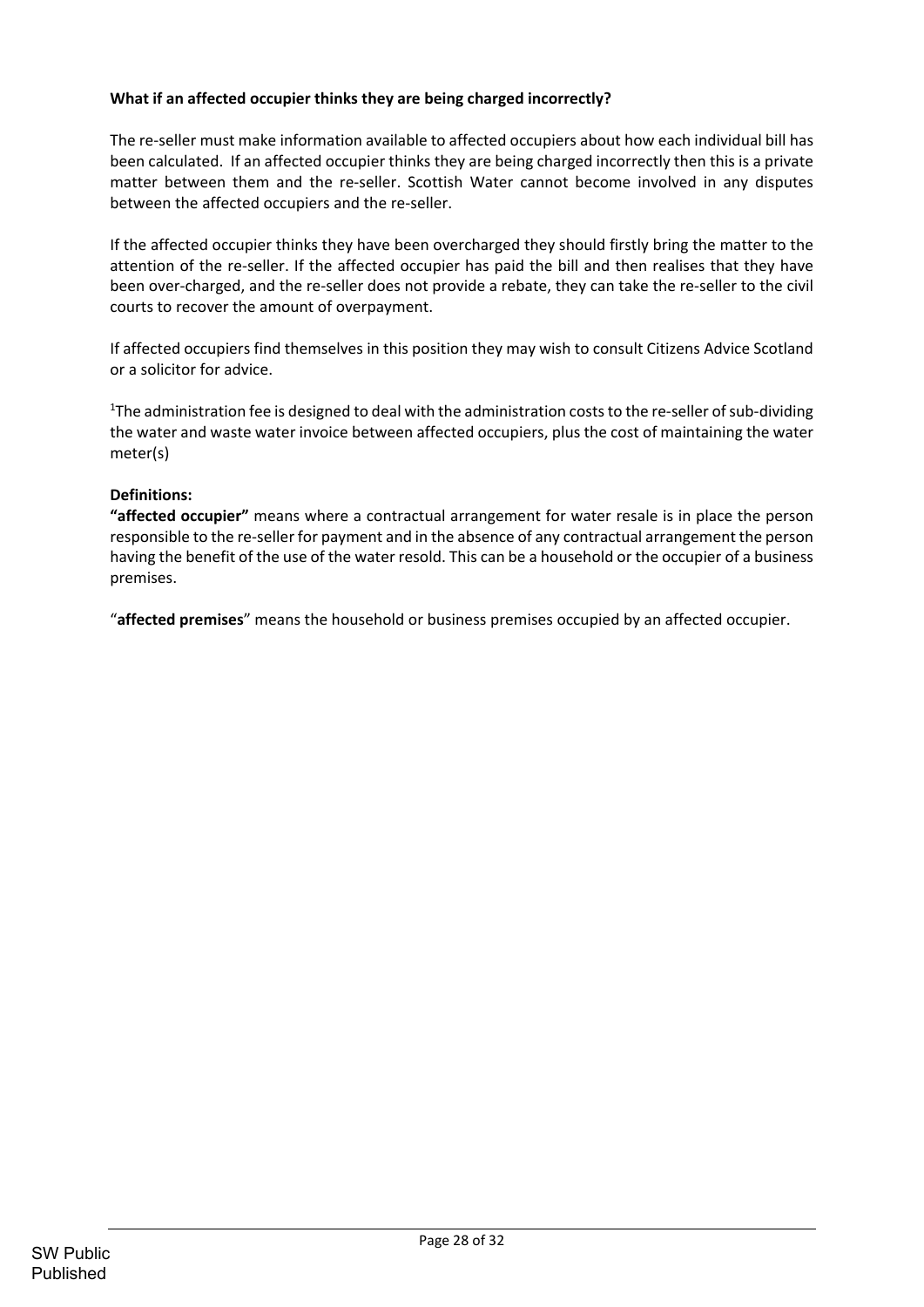# **Appendix 1A**

The following example shows how a re-seller could demonstrate to all the affected occupiers within their development that the water and waste water invoices have been allocated correctly.

This example is based on a development comprising of an office on the ground floor and 6 flats above.

The office and 4 of the flats are supplied through private meters that identify the volume of water used which is recorded in the office and each flat. The two remaining flats are unmetered. The owner of the office receives invoices for the complete development and therefore is the re‐seller to the other 6 premises.

Water and waste water invoice total = £1,200 for a 3 month period. This is made up of £350 in fixed charges and £850 in volume related charges based on the amount of water used.

The volume recorded on the main meter serving the complete development is 850 units and the retail rate is £1 per unit.

The total volume recorded for the 3 month period of 850 is then broken down using the volumes recorded on the individual private water meters serving the property; 400 units for the office, 75 units each for 2 of the metered flats and 50 units each for the other 2 metered flats. The remaining balance which is unaccounted for (200 units) is then shared equally between the remaining unmetered flats.

The re-sellers stated allocation method for calculating individual bills is:

**Fixed charges** – shared equally across each property within development.

**Volume charges** – where the overall development is metered, the volume charges element can be calculated on the volumetric rate recorded on the private meter for the household/tenant. Any remaining balance of the volume charges will be shared equally between unmetered households.

Annual Administration charges are applied quarterly. The annual charge is £13.00 per metered property and £6.60 if no meter.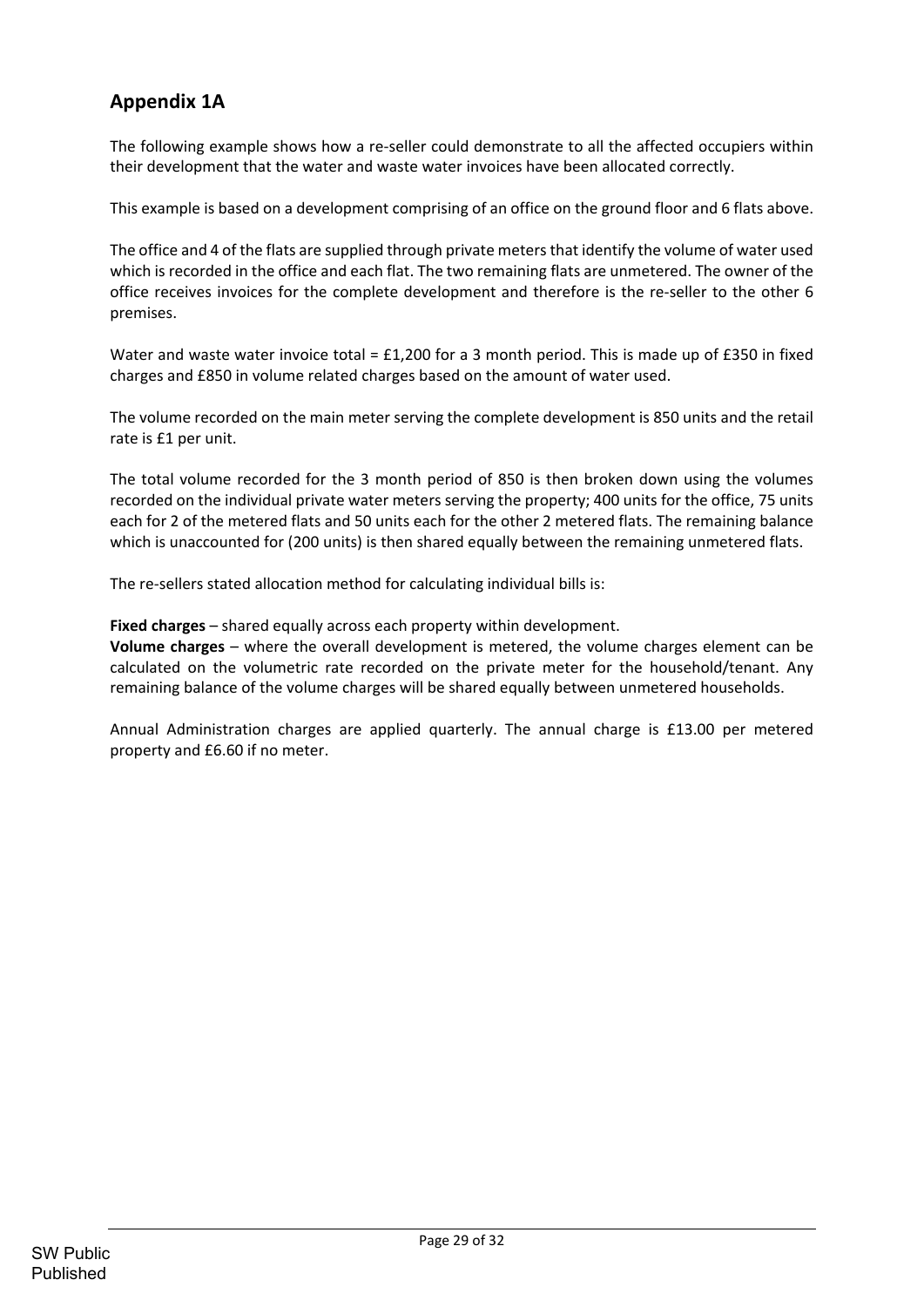|                                                      | Volume                 | <b>Fixed</b><br>Charge | Volume<br>Charge                         | Admin. | <b>Total Bill</b> |  |
|------------------------------------------------------|------------------------|------------------------|------------------------------------------|--------|-------------------|--|
| Volume reported on water<br>and waste water invoices | 850 units              | £350                   | $£850 = 850$<br>units $@$ £1<br>per unit |        |                   |  |
| Office – metered                                     | 400 units              | £50                    | £400                                     | £3.25  | £453.25           |  |
| Flat $1$ – metered                                   | 75 units               | £50                    | £75                                      | £3.25  | £128.25           |  |
| Flat 2 – metered                                     | 75 units               | £50                    | £75                                      | £3.25  | £128.25           |  |
| Flat $3$ – metered                                   | 50 units               | £50                    | £50                                      | £3.25  | £103.25           |  |
| Flat 4 – metered                                     | 50 units               | £50                    | £50                                      | £3.25  | £103.25           |  |
| Total volume of sub-<br>meters                       | 650 units              |                        |                                          |        |                   |  |
| <b>Unallocated volume</b>                            | 200 units              |                        |                                          |        |                   |  |
| Flat $5$ – unmetered                                 | allocated<br>100 units | £50                    | £100                                     | £1.65  | £151.65           |  |
| Flat $6$ – unmetered                                 | allocated<br>100 units | £50                    | £100                                     | £1.65  | £151.65           |  |
| <b>Total recovered</b>                               |                        | £350                   | £850                                     | £19.55 | £1,219.55         |  |

# **Total paid for**

| development: |
|--------------|
|--------------|

| <u>WARDIONII AINI</u>   |           |
|-------------------------|-----------|
| <b>Fixed Charges</b>    | £350.00   |
| Volume Charges          | £850.00   |
| Water and Waste Invoice | £1,200.00 |
| Administration          | £19.55    |
|                         |           |

**Total: £1,219.55**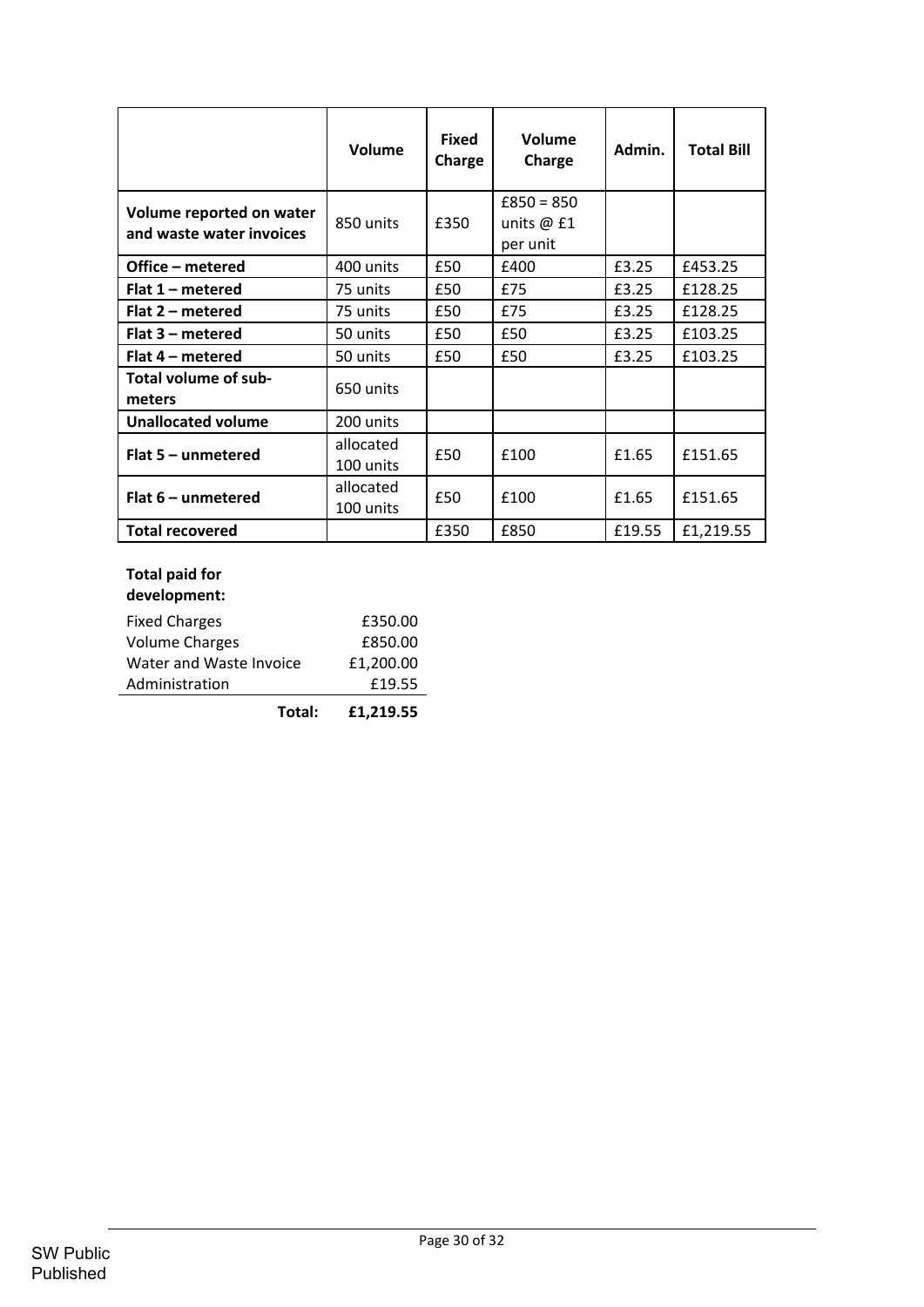# **Appendix 2**

# **Meter Schedule of Rates**

#### **Meter install / repair / replace**

| Meter size (mm)                                     |   | 15                               |   | 20       |   | 25                             |   | 30     |   | 40                                                                                                              |   | 50                      |   | 80         |   | 100        | 150        |
|-----------------------------------------------------|---|----------------------------------|---|----------|---|--------------------------------|---|--------|---|-----------------------------------------------------------------------------------------------------------------|---|-------------------------|---|------------|---|------------|------------|
| <b>INSTALL Above ground meter</b>                   |   | 213.21                           | £ | 241.99   |   | 278.95                         | £ | 326.76 | £ | 511.09                                                                                                          |   | 541.55                  | £ | 666.07     | £ | 691.60     | 725.31     |
| REPAIR / REPLACE Above ground meter                 |   | 199.66                           | £ | 229.56   |   | 266.29                         |   | 314.45 |   | 490.59                                                                                                          |   | 520.83                  | £ | 645.13     |   | 670.77     | 704.59     |
| ALL Below ground meter (No Dig up)                  | £ | 224.64                           | £ | 254.54   |   | 291.27                         |   | 339.42 |   | 532.25                                                                                                          |   | 562.71                  |   | 686.67     |   | 712.43     | 746.25     |
| ALL Below ground dig-up & rebuild chamber in verge  |   | 812.88                           | £ | 842.67   | £ | 938.75                         |   | 986.79 | £ | 1,067.75                                                                                                        |   | £1,289.03               |   | £ 1,421.84 |   | £ 1,447.48 | £ 1,802.80 |
| ALL Below ground dig-up & rebuild chamber in        |   |                                  |   |          |   |                                |   |        |   |                                                                                                                 |   |                         |   |            |   |            |            |
| surfaced footpath                                   | £ |                                  |   |          |   | 885.44   £ 915.23   £ 1,006.94 |   |        |   | £ 1,055.10 $E$ 1,152.52 $E$ 1,350.84 $E$ 1,495.97 $E$ 1,521.72 $E$ 1,895.63                                     |   |                         |   |            |   |            |            |
| ALL Below ground dig-up & rebuild chamber in        |   |                                  |   |          |   |                                |   |        |   |                                                                                                                 |   |                         |   |            |   |            |            |
| surfaced road                                       |   |                                  |   |          |   |                                |   |        |   | 1,041.21   £1,070.88   £ 1,167.08   £ 1,215.12   £ 1,319.15   £ 1,517.47   £ 1,673.12   £ 1,698.77   £ 2,077.04 |   |                         |   |            |   |            |            |
| ALL Below ground, No Dig + MSM meter in verge       | £ | 213.77                           |   | £ 227.32 |   | £ 241.21                       |   |        |   |                                                                                                                 |   |                         |   |            |   |            |            |
| ALL Below ground, Dig up and install ebco box + MSM |   |                                  |   |          |   |                                |   |        |   |                                                                                                                 |   |                         |   |            |   |            |            |
| meter in verge                                      | £ | 826.99                           | £ | 840.31 E |   | 938.75                         |   |        |   |                                                                                                                 |   |                         |   |            |   |            |            |
| ALL Below ground, Dig up and install ebco box + MSM |   |                                  |   |          |   |                                |   |        |   |                                                                                                                 |   |                         |   |            |   |            |            |
| meter in surfaced footpath                          |   | 899.55                           |   |          |   | £ 912.99   £ 1,006.94          |   |        |   |                                                                                                                 |   |                         |   |            |   |            |            |
| ALL Below ground, Dig up and install ebco box + MSM |   |                                  |   |          |   |                                |   |        |   |                                                                                                                 |   |                         |   |            |   |            |            |
| meter in road                                       | £ | 1,055.32   £1,068.87   £1,167.08 |   |          |   |                                |   |        |   |                                                                                                                 |   |                         |   |            |   |            |            |
| REPAIR / REPLACE Above ground replace Helix 4000    |   |                                  |   |          |   |                                |   |        |   |                                                                                                                 |   |                         |   |            |   |            |            |
| mechanism                                           |   |                                  |   |          |   |                                |   |        | £ |                                                                                                                 |   | $310.75$ $E$ 317.92 $E$ |   | $387.46$ E |   | 415.68 $E$ | 443.67     |
| REPAIR / REPLACE Below ground replace Helix 4000    |   |                                  |   |          |   |                                |   |        |   |                                                                                                                 |   |                         |   |            |   |            |            |
| Imechanism                                          |   |                                  |   |          |   |                                |   |        | £ | 331.58                                                                                                          | £ | $338.86 \text{ E}$      |   | 408.29     | f | 436.51     | 464.50     |

#### **Meter rightsize**

| Meter size (mm)                                   |   | 15                               | 20                |   | 25                             |   | 30     |              | 40                                                                                                           |   | 50         | 80                               |   | 100    | 150        |
|---------------------------------------------------|---|----------------------------------|-------------------|---|--------------------------------|---|--------|--------------|--------------------------------------------------------------------------------------------------------------|---|------------|----------------------------------|---|--------|------------|
| Above ground meter                                | £ | 237.29                           | 267.08            |   | 303.81                         | £ | 351.85 | $\mathbf{f}$ | 590.59                                                                                                       |   | $649.16$ E | 739.53                           | £ | 833.03 | 986.00     |
| Below around meter (No Dia up)                    |   | 249.72                           | £ 279.62          |   | 316.24                         |   | 364.50 | £            | 611.31                                                                                                       | £ | 669.76 £   | 760.47                           |   | 804.37 | £1.006.72  |
| Below ground dig-up & rebuild chamber in verge    |   |                                  | 871.33 E 901.01   | £ | 997.09                         |   |        |              | £ 1,044.90   £ 1,172.12                                                                                      |   |            | E 1,421.50 E 1,518.48 E 1,562.49 |   |        | £ 2.088.47 |
| Below ground dig-up & rebuild chamber in surfaced |   |                                  |                   |   |                                |   |        |              |                                                                                                              |   |            |                                  |   |        |            |
| footpath                                          |   |                                  |                   |   |                                |   |        |              | 939.53   £ 969.32   £ 1.061.03   £ 1.109.29   £ 1.252.74   £ 1.479.06   £ 1.590.71   £ 1.634.38   £ 2.177.16 |   |            |                                  |   |        |            |
| Below ground dig-up & rebuild chamber in surfaced |   |                                  |                   |   |                                |   |        |              |                                                                                                              |   |            |                                  |   |        |            |
| Iroad                                             | £ |                                  |                   |   |                                |   |        |              | 1,099.44   £1,129.23   £ 1,225.42   £ 1,273.35   £ 1,423.40   £ 1,649.61   £ 1,769.76   £ 1,813.77           |   |            |                                  |   |        | £ 2.362.93 |
| Below ground, No Dig + MSM meter in verge         |   |                                  |                   |   | 417.58 E 431.13 E 529.45       |   |        |              |                                                                                                              |   |            |                                  |   |        |            |
| Below ground, Dig up and install ebco box + MSM   |   |                                  |                   |   |                                |   |        |              |                                                                                                              |   |            |                                  |   |        |            |
| meter in verge                                    | £ |                                  | 885.22 E 902.02 E |   | 997.09                         |   |        |              |                                                                                                              |   |            |                                  |   |        |            |
| Below ground, Dig up and install ebco box + MSM   |   |                                  |                   |   |                                |   |        |              |                                                                                                              |   |            |                                  |   |        |            |
| meter in surfaced footpath                        |   |                                  |                   |   | 953.42   £ 970.32   £ 1,061.03 |   |        |              |                                                                                                              |   |            |                                  |   |        |            |
| Below ground, Dig up and install ebco box + MSM   |   |                                  |                   |   |                                |   |        |              |                                                                                                              |   |            |                                  |   |        |            |
| meter in road                                     |   | 1.113.66   £1.130.46   £1.225.42 |                   |   |                                |   |        |              |                                                                                                              |   |            |                                  |   |        |            |

#### **Meter accuracy test**

|                   |        |                      | $\sim$ $-$ |              |          |          |              |         |         |
|-------------------|--------|----------------------|------------|--------------|----------|----------|--------------|---------|---------|
| Meter size (mm)   |        | 20                   | ∼          | $\sim$<br>ບບ |          | 50<br>ູ  | $\sim$<br>ഄഄ | 100     | 150     |
| Accuracy Exchange | 327.66 | $365.40$ £<br>$\sim$ | 419.04     | 471.33       | 724.75 E | 784.10 £ | 951.62       | .021.50 | .123.52 |

For further information on the charges related to larger meters please contact our **Customer Helpline** on **0800 0778778**.